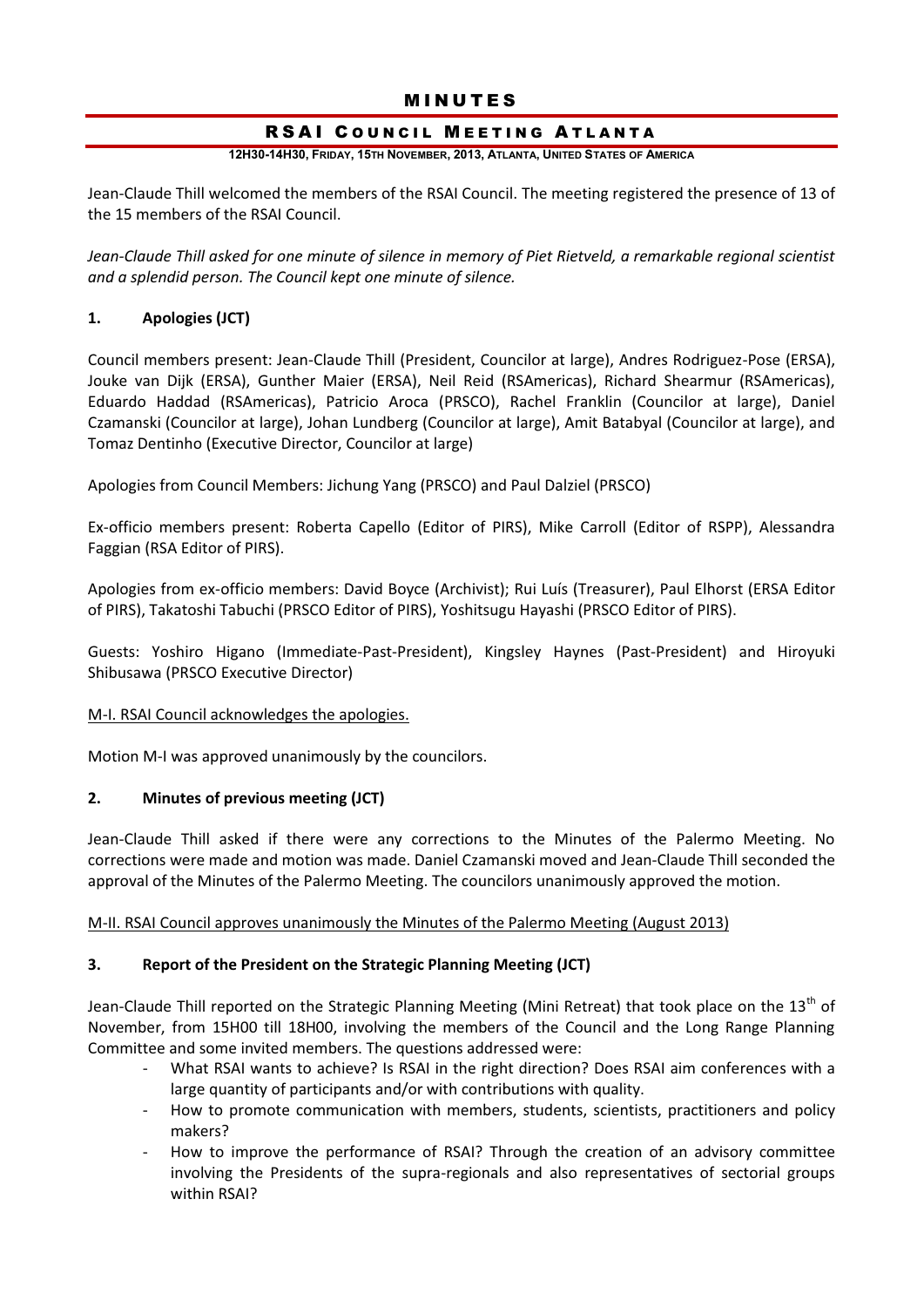- How to support an improved role of RSAI journals and books? Through a specific committee?
- How to tackle the challenges of regional science education?
- How to restructure the organization? Through the creation of a South/Latin American Regional Science Association as discussed in the meeting of the Regional Science of Americas? Through the redefinition of the geographic scope of PRSCO?

Jean-Claude Thill said that he will reflect on the discussions that took place and make some concrete proposals to be presented at the next Council meeting.

M-III. The report of the Strategic Planning Meeting was acknowledged by the RSAI Council.

## **4. Archivist Report (DB)**

Tomaz Dentinho told that David Boyce sent a report that was distributed to the members of the Council (Annex 2). He also said that there were issues collecting the information of some webpages because they were protected against "crawling" but the problem was solved by requesting authorization from the active webmasters.

## M-IV. The report of the archivist was acknowledged by the RSAI Council.

Jouke Van Dijk raised the issue that it is important to begin to think about someone to support David Boyce as archivist and suggested that Peter Batey – who has recently worked on the archives – could be a good support. Jean-Claude Thill indicated that there should be a motion on the issue. Amit Batabyal suggested that there should be conversation with David Boyce. Rachel Franklin added that the talk should be with David Boyce and Peter Batey.

## **5. Creation of the Jean Paelinck Award (JCT, KH)**

Jean-Claude Thill summarized the situation after the Palermo Council meeting: there was some negative reaction regarding the creation of new awards but since there was no time for full discussion the item was withdrawn from consideration so it can be more fully discussed. Council agreed to amend the agenda so that Kingsley Haynes could present the case on behalf of the LRPC, which support the proposal.

Kingley Haynes said that the LRPC proposes an award with the name of Jean Paelinck with a focus on Spatial Econometrics since he was the founder of the field being also a link between Europe and the United States. He insisted that it would be nice to do approve the establishment of this award soone rather than later. Jean Paelinck has been part of the intellectual base of our Association for many decades.

Amit Batabyal asked if there is any document on the award. Tomaz Dentinho informed that it was distributed at the Palermo Council Meeting. The ensuing discussion revolved around the issue of whether RSAI or NARSC should manage this prize, whether RSAI needs more prizes, and whether it should be specifically to recognize someone's contribution in Spatial Econometrics. A consensus emerged that an RSAI Award honoring Jean Paelinck is befitting, that spatial econometrics may not remain at the cutting edge of regional science methods, that an award on spatial econometrics creates a precedent for awards in other significant subsets of regional science. Jean-Claude Thill summarized that there seems to be a consensus on the creation of an award with the name of Jean Paelinck but there is not much support on the idea of limiting it to spatial econometrics. Jean-Claude Thill moved that the Council: - Approves the creation of a Jean Paelinck Award; - The award should go for someone's sustained contribution to methods of Regional Science. - Approve the revision of the first proposal following the two points above and that the final proposal by email vote as defined in the RSAI by-laws. Daniel Czamanski seconded.

M-V. The Council approved unanimously the creation of a Jean Paelinck Award to recognize the sustained contribution of a regional scientist towards methods in Regional Science. The Council approved also that the original proposal should be revised according to the two points above and approved by email vote.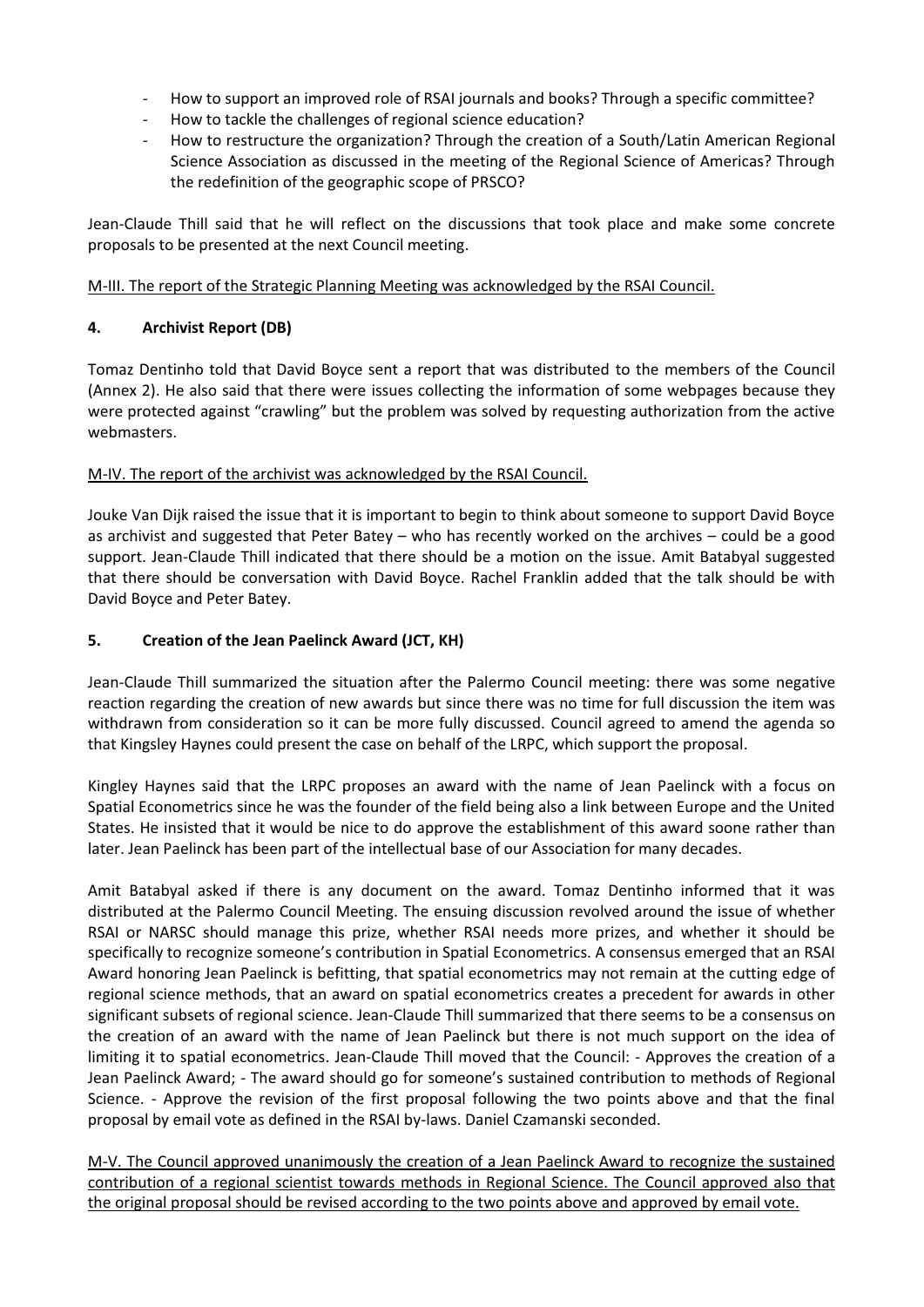# **6. LRPC report (JCT)**

Jean-Claude Thill reported that the LRPC discussed planning for the World Congress, on the reorganization of RSAI and on the journal Regional Science Policy and Practice (RSPP).

Regarding RSPP, Jean-Claude Thill said that the plan proposed by Michael Carroll was considered in the light of the recommendation made by the Committee chaired by Andres Rodriguez-Pose and approved by Council in Palermo. What RSAI needs is a long term perspective on the publication portfolio; eventually giving up on targeting practitioners. Where do we stand? We must be aggressive and sharp and not being afraid. It is not a good idea to change the name of the journal. Roberta Capello said that the LRPC also stressed that we should have to focus on the scope of the journal because there is not a string interaction between academics, policy makers and practitioners. We can think of having sections within the journal but we have recommendations to go for an academic journal where policy issues are addressed in a meaningful way. If we want to have the practitioners involved we should have to discuss their roles. Gunther Maier intervened to say that the strategic document seems to be a good one but we need some marketing for good papers. Jean-Claude Thill remarked that we will return to this issue and there is a specific point in the agenda to do so.

Jean-Claude Thill said that, regarding the World Congress, we have a good webpage, we are calling for papers and we are trying to add activities (workshops, special sessions,…) and key note speakers. The target is 500 delegates and we have a contract with a major hotel in Bangkok to host the event. Andres Rodriguez-Pose remarked that we need a lot of contributions from Singapore, Japan, Thailand and Indonesia. Jean-Claude Thill said that there were some attempts to mobilize the Malaysians but there had been no response so far. We need to work on that in concert with PRSCO and also mobilize Chinese scholars. We have awards for young scholars. Neil Reid asked about key note speakers. Jean-Claude replied that there will be a local speaker on Transportation Issues. Neil Reid stressed that it is important to have a strong Chinese delegation. Andres point out the need for the diffusion of the Conference Webpage.

M-VI. The report of the LRPC was acknowledged by the RSAI Council.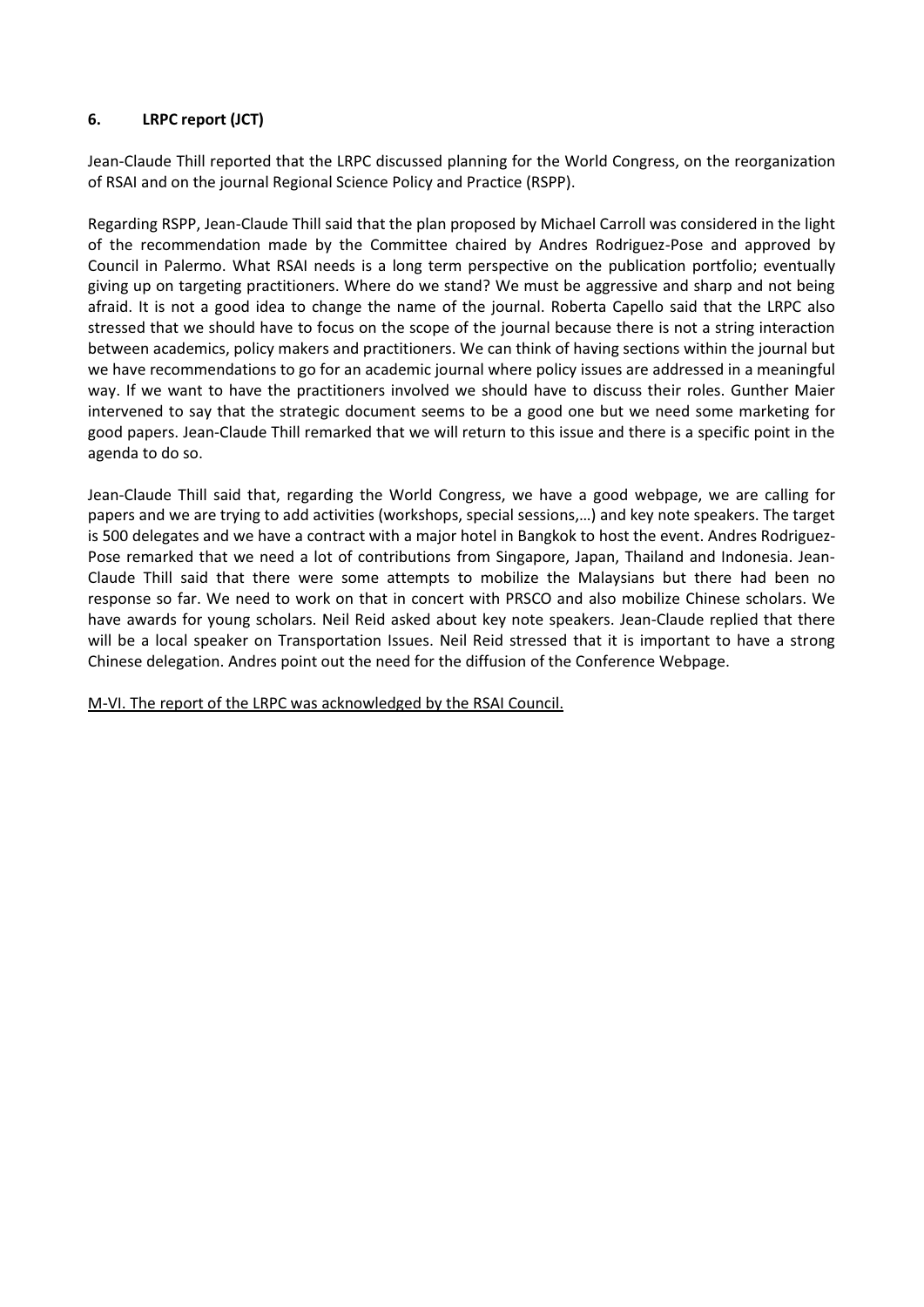# **7. Plan and Budget for 2014 (TPD) (Annex 3)**

Tomaz Ponce Dentinho informed the Council that RSAI experienced an increase in the financial movements from 2011 to 2013 because membership fees, in 2011, and the support for editors, in 2012, shifted from Wiley Blackwell to RSAI. He also reported that Total Assets are expected to grow from 202.627,75 € in 2011 to 239.950,48 € in 2013 and, if the World Congress gets sufficient margin, to more than 300000 € by the end of 2014; a reduction in the editing expenses and a slight increase in membership fees is responsible for that. Tomaz Ponce Dentinho informed the Council that the RSAI Plan for 2014 involves the three main activities: i) the World Congress in Bangkok with predictable revenues of 147850 € and with estimated costs of 84468 €, resulting in an expected positive margin of 63382 €. ii) Publishing Activities (PIRS, RSPP and RSAI Newsletter) with foreseeable revenues of 41400 € and with estimated costs of 57800 €, resulting in a negative margin of (16400 €); and iii) RSAI Secretariat for membership registration and web management that expects to collect 46666 € in membership fees being payments are due to: salaries and accountancy costs (8022 €), plaques and awards (3099 €) and investment in new sections (5000 €); the surplus of 30545 € goes to cover the negative margin of the publication activities and for an expected growth in deposits of 14145 € that will be added with World Congress margin of 63382 €. Finally Tomaz Ponce Dentinho informed that the Plan for 2014 involved the payment of a full salary to Elisabete Martins with the total cost of 20000 Euros per year; 50% to support the secretariat costs of Papers in Regional Science, 25% to support the secretariat costs of Regional Science Policy and Practice; and 25% to support the secretariat costs of the World Congress, webpage management and membership fees.

Jean-Claude Thill point out that there is a lot of work to do and supported the work contract of Elisabete Martins. Daniel Czamanski stressed that he did not know the history of the numbers presented; regarding the Plan he proposed a publication strategy that could include the announcement of new research results for instance in a journal called "Letters in Regional Science". Jean-Claude Thill defended the creation of a Publication Committee. Jouke van Dijk said that Wiley Blackwell runs the two journals of RSAI and the revenue for RSAI has not increase because the contract is not very favorable. Gunther Maier said that RSAI need an Investment Plan. Jean-Claude Thill informed that RSAI is investing in the World Congress and that it is not too late to get things done. Jean-Claude Thill proposed that the Council: - Approves the Plan and the Budget for 2014.

# M-VII. The RSAI Council approved unanimously the Plan and the Budget for 2014.

Jean-Claude Thill proposed the creation of a Financial Committee to review the financial documents before being presented to the Council. The names proposed are: Jean-Claude Thill, Daniel Czamanski, Richard Shearmur and Tomaz Ponce Dentinho. Neil Reid seconded the proposal.

M-VIII. The RSAI Council approved unanimously the creation of a Financial Committee composed by Jean-Claude Thill, Daniel Czamanski, Richard Shearmur and Tomaz Ponce Dentinho.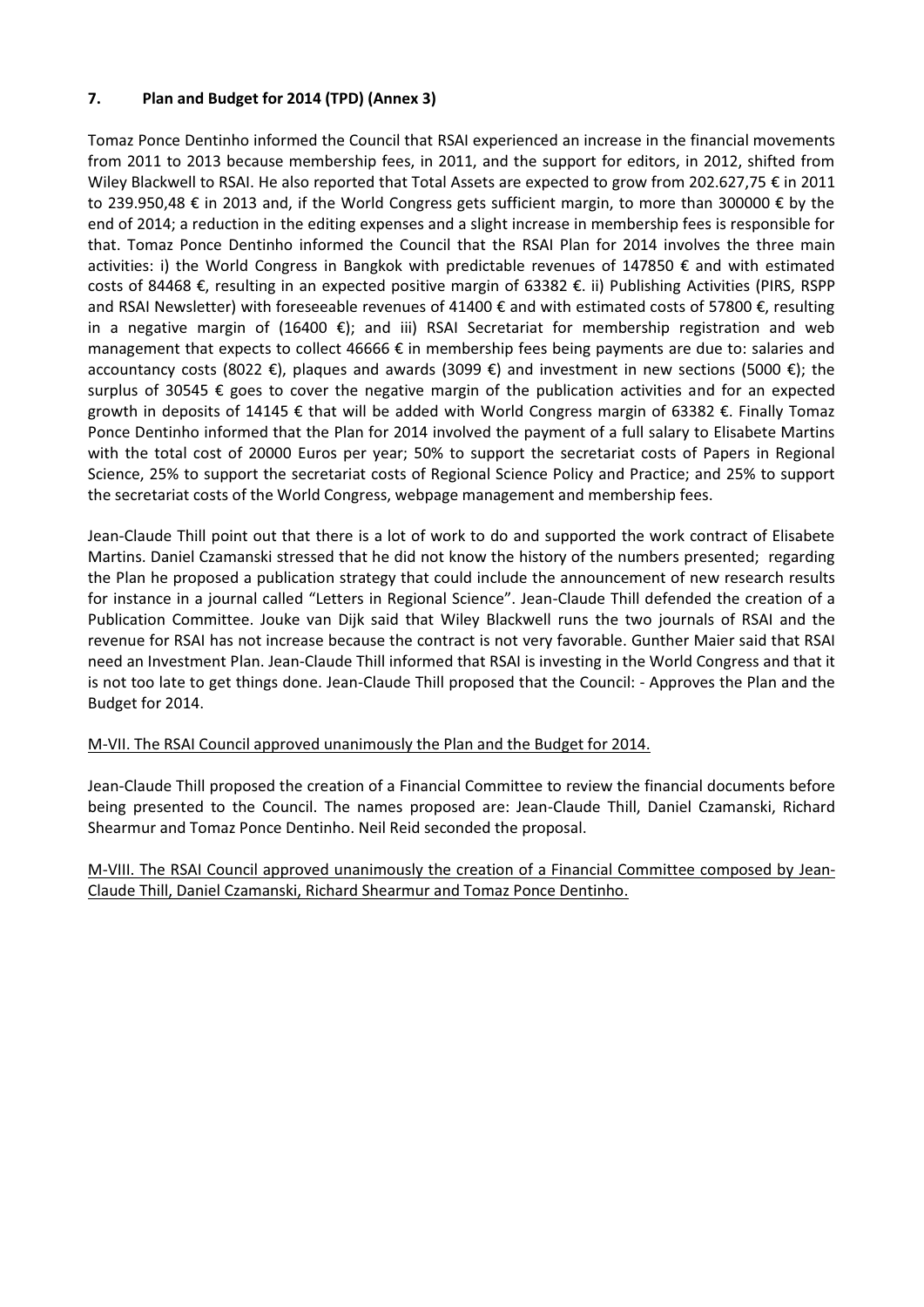# **8. RSAI Publications (JCT)**

# **Papers in Regional Science (RC)**

Roberta Capello informed the Council that, as announced in Palermo, the editorial team of PIRS is changed after the end to the service provided by Yoshitsugu Hayashi; the team is now reinforced by Michaela Trippl who has a very good scientific curriculum (CV in Annex 4) and is an expert in qualitative analysis, complementing the editorial team in that field. The editorial team is now composed of five members, all of them starting in 2013: Roberta Capello (Politecnico di Milano), Alessandra Faggian (Ohio State University, U.S.A.), Paul Elhorst (University of Groningen, the Netherlands), Takatoshi Tabuchi (University of Tokyo) Michaela Trippl (University of Lund) and Eduardo Haddad, book review editor (University of São Paulo).

Jean-Claude Thill proposed a motion for the Council to accept the nomination proposal of Michaela Tripoli as part of the editorial team of Papers in Regional Science. The motion was seconded by Tomaz Ponce Dentinho.

## M-IX RSAI Council approved unanimously the nomination of Michaela Trippl as Associate Editor of Papers in Regional Science

# **Regional Science Policy and Practice (MC)**

Michael Carroll reported on RSPP's Reorientation Strategy (Annex 5) that was distributed to RSAI Council Members. The report presents a three-year strategy to reorient RSPP away from a practitioner audience to one more aligned with regional policy and planning issues. It addresses the issues highlighted by the committee report presented in Palermo in August 2013. Michael Carroll informed that he did not suggest anyone for the new editorial board and proposed that this should reflect the reorientation of the journal proposed in the report.

Gunther Maier asked if RSPP has its contents in Repec. Jean Claude Thill reinforced the point. Michael Carroll said that Wiley Blackwell sells the journal within a package and they are not providing enough effort to promote the journal. Richard Shearmur asked if WB already applied to get an Impact Factor. Michael Carroll informed that Wiley Blackwell just received a negative answer from another journal and they advised against take a risk with RSPP. Richard Shearmur said that we are sailing against the winds. Regarding the Impact Factor of the journal Jean-Claude Thill also said that we need to have a bench mark and a time line to reach that since it takes a long time to get there.

Concerning the new editorial board, it is strong advised that policy researchers from international organizations (OECD, IMF, World Bank, EU, IDB, IADB, etc) be invited to be involved in the new direction taken by the journal. Daniel Czamanski said it is a question of the editorial board but there is a large group of scholars that have been in the domains of public policy but they contribute to journals in other fields, such as Public Administration, Urban Studies, Public Affairs; what is the competitive strategies vis-à-vis those journals; those people do not come to RSAI conferences. It is also stressed that a more pro-active stance be adopted by the the journal editors to recruit a larger pool of submissions.

Yoshiro Higano, from the Long Range Planning Committee, said that we need action, controllable action but more action. Gunther Maier added that the editorial board should give a stronger sense of the direction to follow. Richard Shearmur reinforced that the general guides of the Reorientation Strategy are good but we need more precise measures to achieve the objectives.

Jean-Claude Thill proposed motions to approve the broad lines of the RSPP Reorientation Strategy, while a final document will be submitted for formal approval by Council by email, and the reappointment of Mike Carroll as Editor for a two-year term. Both motions were seconded.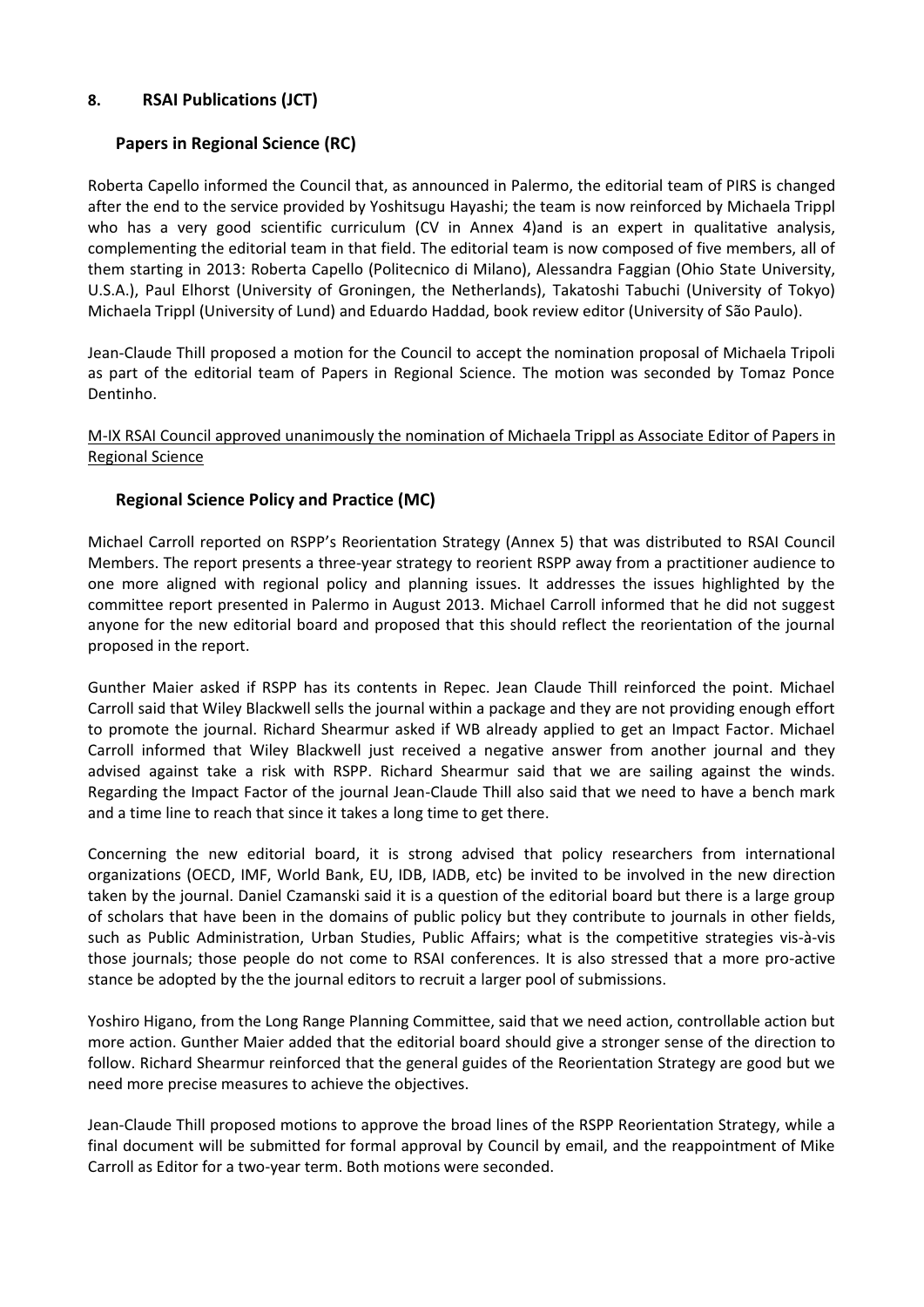M-X. RSAI Council approves the broad lines of the RSPP Reorientation and requests a final strategic document that reflects the need for more precise performance measures be submitted for final approval by Council by email vote. The motion was approved by email vote with 9 votes in favor and 1 abstention; 5 councilors did not reply to the on-line vote.

M-XI. RSAI Council approves the reappointment of Michael Carroll as Editor of RSPP, while a new slate of Associate Editors must be subjected to RSAI Council approval in Spring 2014.The motion was approved by email vote with 9 votes in favor; 6 councilors did not reply to the on-line vote.

# **RSAI Newsletter (TPD)**

Tomaz Dentinho informed the Council that nobody answered the call for editors but, through the contact with Roberta Capello, Andrea Caragliu, from the Polytechnic of Milan, sent a letter of motivation and his Curriculum Vitae (annex 6). Roberta Capello suggested that Graham Clarke, from the University of Leeds, should continue to provide his support for editing the RSAI Newsletter. Jean-Claude Thill proposed a motion to appoint Andrea Caragliu as editor of the RSAI Newsletter and invite Graham Clarke to continue his close collaboration with the enw editor. Daniel Czamanski seconded.

M-XII RSAI Council appointed unanimously Andrea Caragliu as editor of the RSAI Newsletter and approved to reach out to Graham Clarke to invite him to stay on as co-editor of the newsletter. The motion was approved by email vote with 9 votes in favor; 6 councilors did not reply to the on-line vote.

# **9. Sections Recognition and Development (JCT)**

# **RSAmericas (JCT)**

Jean-Claude Thill reported that he visited Peru before the RSAmericas conference in Arica to gauge interest in creating a section in Peru. Patricio Aroca informed that the Summer Institute of PRSCO will be organized in Ecuador and there are good prospects for the creation of a RSAI Section in Ecuador. Tomaz Ponce Dentinho informed the Council that Eduardo Haddad went to the Congress of Local Development in Cuba where there was a RSAI Plenary Session of 2 hours and 300 delegates; the prospects of having a section in Cuba in 2014 are great; he also informed that the II Congress of the Ibero American Regional Science Network will take place in Belo Horizonte, Brazil, in October 2014.

# **• ERSA (JVD)**

Jouke van Dijk reported that the European Regional Science Association recognized, in the European Regional Science Association Committee Meeting of Palermo, in August, the Baltic Section on the terms of RSAI Constitution that allows supra-nationals to recognize new sections within their spatial area.

Jean-Claude Thill proposed a motion to acknowledge the recognition of the Baltic Section and to ask the RSAI Secretariat to interact with ERSA secretariat and the Baltic Section regarding membership enrolment and the establishment of interaction procedures between RSAI, ERSA and the Baltic Section. The motion was seconded.

M-XIII RSAI acknowledges and congratulates the creation of the Baltic Section involving the members from Estonia, Latvia and Lithuania. The motion was approved by email vote with 9 votes in favor; 6 councilors did not reply to the on-line vote.

# **• PRSCO (JCT)**

Jean-Claude Thill indicated that the creation of a RSAI section in Thailand is proceeding very well in concert with the organization of the World Congress in Bangkok.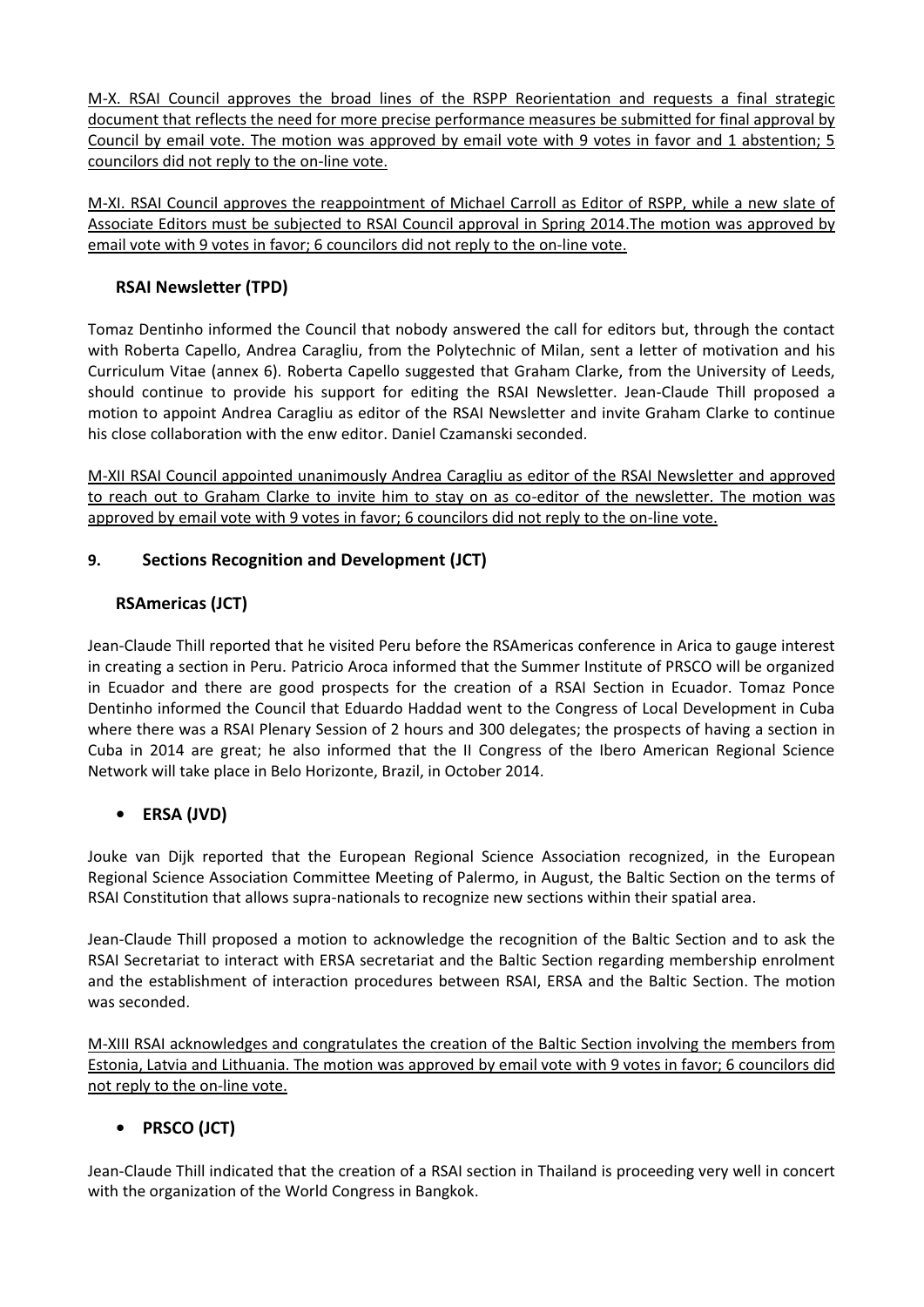# **10. AOB**

None other issue was raised by councilors and the meeting was adjourned.

# **Date of next meeting (Wednesday, 28th May, 2014, Bangkok, Thailand)**

| <b>Motion Number</b>   | X            | ΧI | XII                | XIII            |
|------------------------|--------------|----|--------------------|-----------------|
| <b>Motion Topiv</b>    | <b>RSPPR</b> |    | MCarroll Andrea NL | <b>Baltic S</b> |
| Jean-Claude Thill      | ٧            | у  | y                  | у               |
| Andres Rodriguez-Pose  | ٧            |    |                    |                 |
| Jouke van Dijk         |              |    |                    |                 |
| <b>Gunther Maier</b>   |              |    |                    |                 |
| Jichung Yang           |              |    |                    |                 |
| Patrício Aroca         |              |    |                    |                 |
| Paul Dalziel           | ۷            | ٧  |                    | у               |
| Eduardo Haddad         | v            |    |                    |                 |
| Neil Reid              |              | v  |                    | v               |
| <b>Richard Sheamur</b> |              |    |                    |                 |
| Amit Batabyal          | v            | ٧  |                    |                 |
| Rachel Franklin        |              |    |                    |                 |
| Daniel Czamanski       | ٧            | ۷  |                    |                 |
| Johan Lundberg         | v            |    |                    |                 |
| <b>Tomaz Dentinho</b>  |              |    |                    |                 |

**Annex 1- On-line votes (In favor Y, Against X, Abstention -)**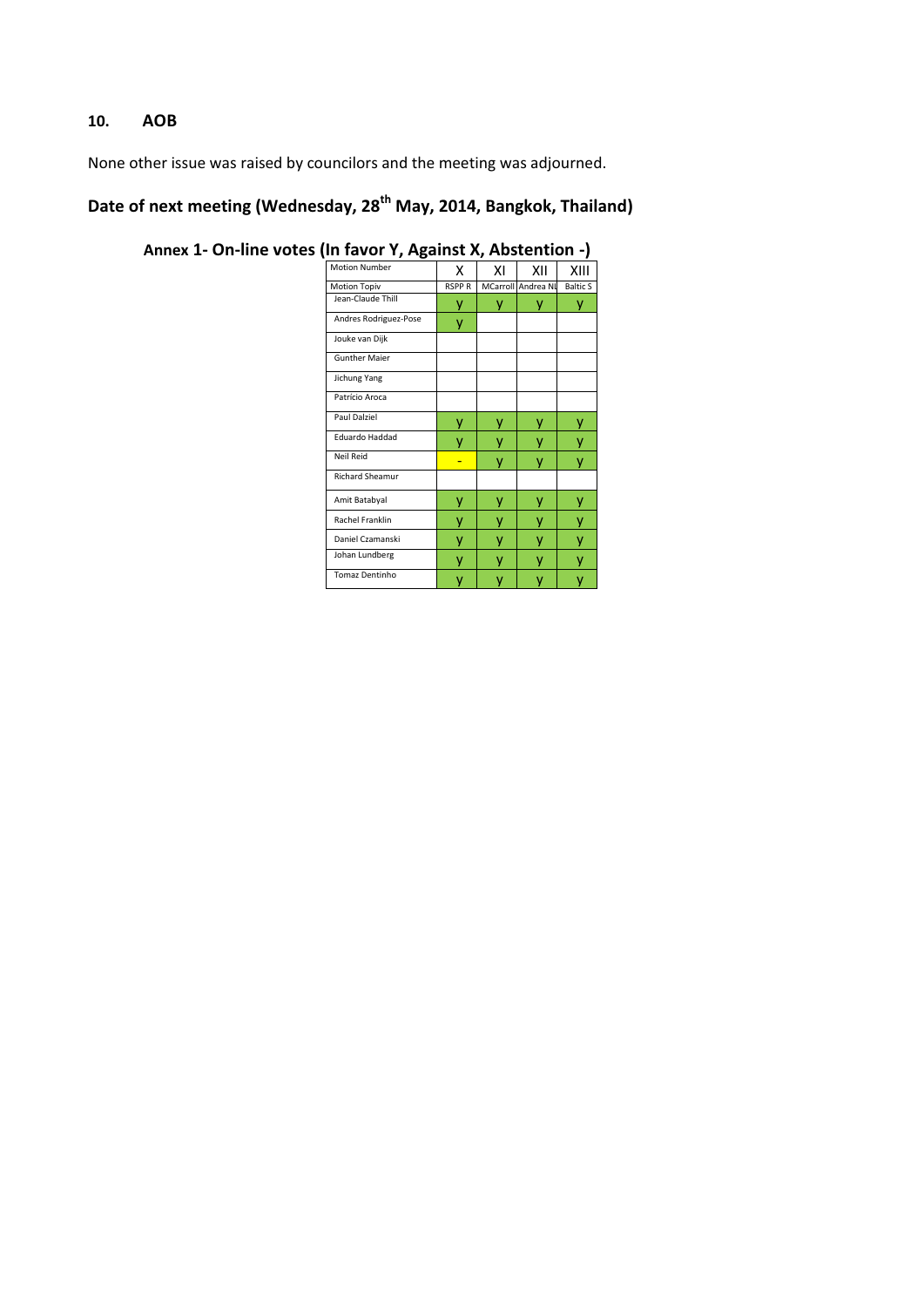## **Appendix 2- Archivist Report (DB)**

### **Regional Science Association International Office of the Archivist**  2149 Grey Avenue, Evanston, IL 60201 USA dboyce@uic.edu **Fifteenth Report to the RSAI Council**

### **Archival of RSAI Websites**

Thirty-one websites of the RSAI and its various subdivisions have been archived from 2 to 5 times during the past year by the RSAI Archives at Cornell University Library. These website data will be saved indefinitely. The efforts of webmasters of RSAI sections, supranational organizations and the RSAI itself are gratefully acknowledged. The list of archived websites follows in the order found on the website noted at the end of the list: Canadian Regional Science Association Gesellschaft für Regionalforschung Asociación Española de Ciencia Regional Associazione Italiana di Scienze Regionali Asociación Mexicana de Ciencias para el Desarrollo Regional Australia New Zealand Regional Science Association Associaçao Portuguesa para o Desenvolvimento Regional Association de Science Régionale de Langue Française Bölge Bilimi Türk Milli Komitesi, Regional Science Association - Turkish Section Bangladesh Regional Science Association European Regional Science Association Asociación Española de Ciencia Regional - AECR Review Israeli Regional Science Association Japan Section of the Regional Science Association International Korean Regional Science Association Mid-Continent Regional Science Association Magyar Regionális Tudományi Társaság, Hungarian Regional Science Association North American Regional Science Council Regional Science Association - Nordic Section ΕΛΛΗΝΙΚΟ ΤΜΗΜΑ ΤΗΣ ΕΥΡΩΠΑΪΚΗΣ ΕΤΑΙΡΕΙΑΣ ΠΕΡΙΦΕΡΕΙΑΚΗΣ ΕΠΙΣΤΗΜΗΣ, Regional Science Association - Greek Section Pacific Regional Science Conference Organisation Regional Science Association International Asociatia Romana Pentru Studii Regionale, Romanian Regional Science Association Regional Science Association of China Regional Science Association International - British and Irish Section Regional Science Association of the Americas Regional Science Association Nederland La Sociedad Chilena de Estudios Regionales Southern Regional Science Association Western Regional Science Association http://www.archive-it.org/collections/3134?fc=websiteGroup%3AArchitecture+%26+Planning

### **Other Related Matters**

The following documents were received and deposited in the RSAI Archives at Cornell University Library during the past year:

*1. The Progress and Perspectives of Regional Science in Japan: The Golden 50th Anniversary* (in English in electronic form)  *The History of the Japan Section of the RSAI*, in Japanese.

I have also received a copy of the English version of the history of the Japan Section of the RSAI with a request for editorial assistance. So far, I have not found the time to undertake this editorial effort.

2. *50 ans de science régionale francophone* (electronic copy of a book published by Antoine Bailly, Pierre-Henri Derycke and André Torre on the history of the French Language Regional Science Association.

Copies of the cover pages of these two items are attached.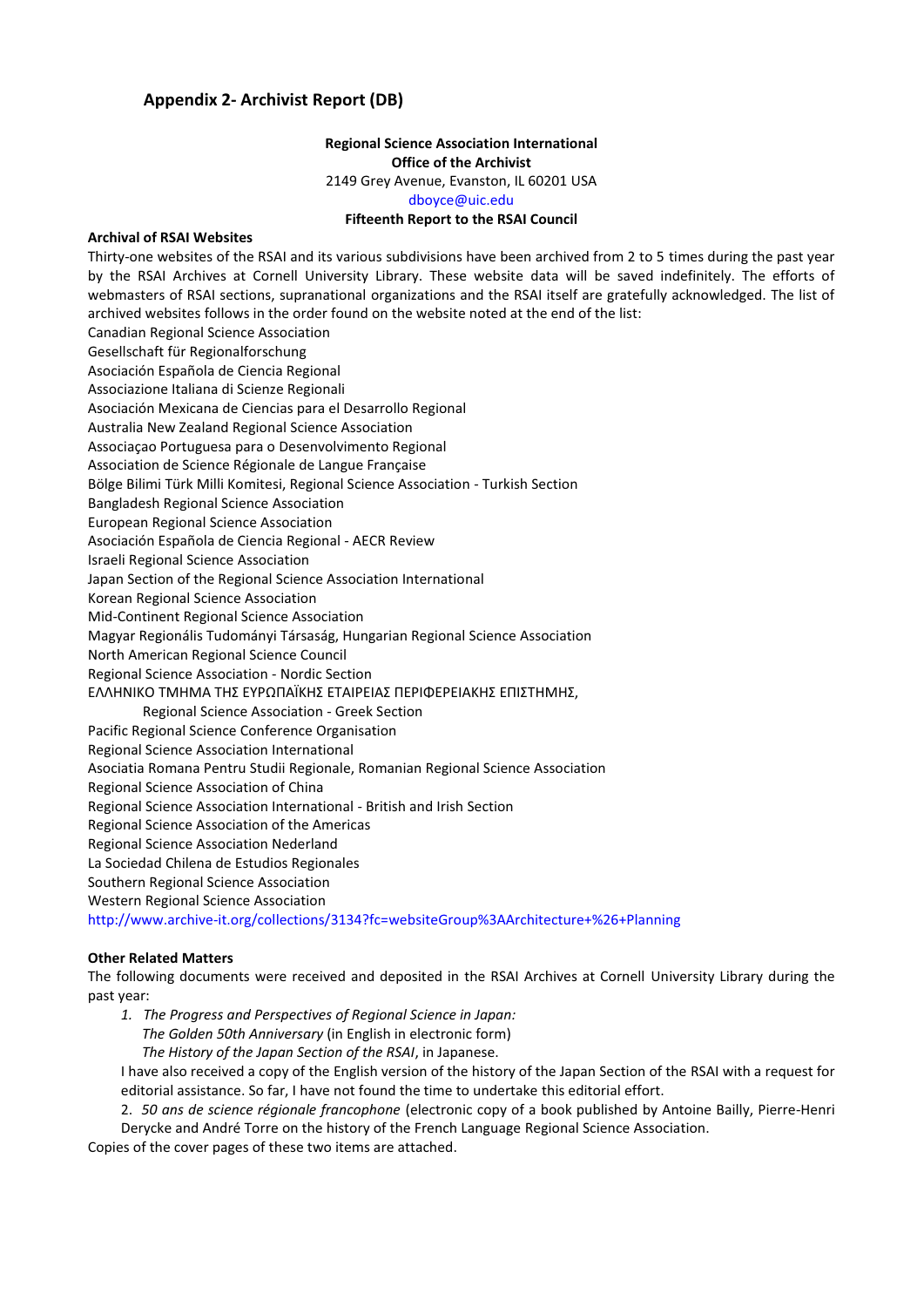Leon N. Moses, Professor Emeritus, Department of Economics, Northwestern University, died on October 12, 2013. Professor Moses served as President of the Regional Science Association, 1972-73. Professor Moses also served as the local arrangements chair of the 1974 North American Meetings in Chicago.

Lawrence R. Klein, Professor Emeritus, Department of Economics, University of Pennsylvania, died on October 20, 2013 at age 93. Professor Klein supported the establishment of the Department of Regional Science at Penn in 1958, and was helpful to Professor Walter Isard over the years they served together of the faculty of the Economics Department at Penn.

Members of Council should keep in mind that donations of notes and records of participation in RSAI organizational matters are always welcome. Materials may be sent to Division of Rare and Manuscript Collections, Cornell University Library, 2B Carl A. Kroch Library, Ithaca, NY 14853-5301. A copy of the letter of submission should be sent to me at the address shown above. Questions concerning what materials are appropriate for archiving should be addressed to me. In general, all original materials (letters, papers, notes, etc.) pertaining to RSAI business should be archived.

### **David Boyce, RSAI Archivist**

October 22, 2013

cc: Elaine Engst ee11@cornell.edu and Liz Muller edm29@cornell.edu, Division of Rare and Manuscript Collections, Cornell University Library, 2B Carl A. Kroch Library, Ithaca, NY 14853-5301.

| Weighter on afterly<br><b>PETER REDUC</b><br>14.11<br>Unper Howard Engels (Normal American International<br>THE PROGRESS AND PRISPENTS EX OF<br>BEGINNAL SCIENCE IN JAPAN:<br>THE GOLDEN SHIPLANN CONSUMERY | ASSOCIATION & SCIENCE REGIONALE<br>De LANGUE FRANÇAINE                       |
|-------------------------------------------------------------------------------------------------------------------------------------------------------------------------------------------------------------|------------------------------------------------------------------------------|
| <b>College Control Print</b><br>Chapter 1 The State of the JSRSAI in its Early Years                                                                                                                        |                                                                              |
| Hirotado Rolton<br>Koteayuki Kunashima                                                                                                                                                                      | ans<br>de science régionale<br>francophone                                   |
|                                                                                                                                                                                                             | Autuites<br>Picero-Henri<br>Andrd<br>BAKLY<br><b>DERIVAL</b><br><b>TURRS</b> |
| コウムスタマルチャングリバイザ のというに<br>Miller Planey, Jakina Nowen of Tillians Automotives                                                                                                                                |                                                                              |
| as the Michaels Vences Measured (Lake The Hanker) laterants                                                                                                                                                 | <b>EL ECONOMICA</b>                                                          |
|                                                                                                                                                                                                             |                                                                              |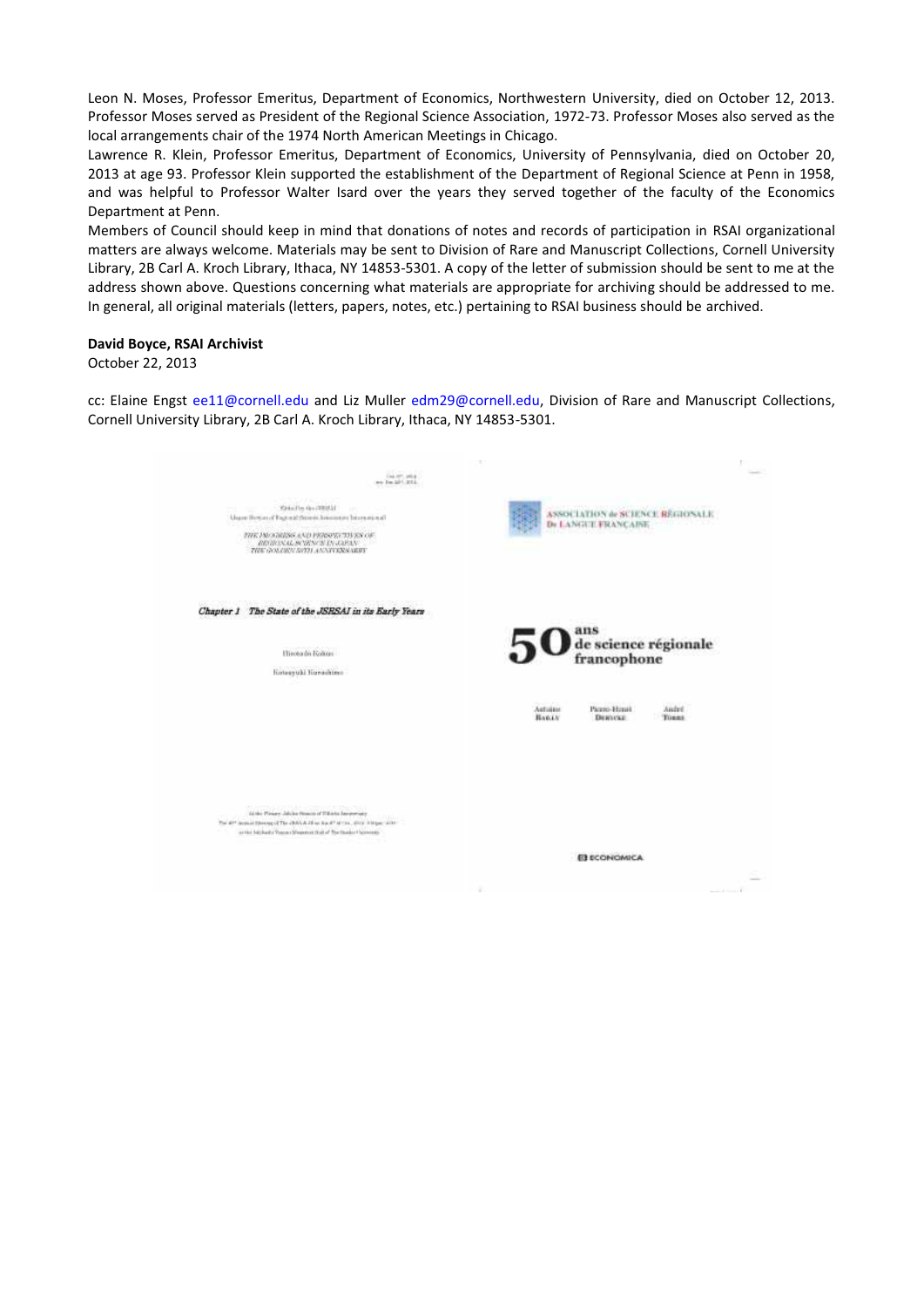## **Appendix 3: Plan and Budget for 2014 and Provisional Income Statements and Balance Sheets Plan for 2014**

The RSAI Plan for 2014 involves the following main activities:

- World Congress in Bangkok with predictable revenues of 147850 € and with estimated costs of 84468 €, resulting in an expected positive margin of 63382 €.
- Publishing Activities (PIRS, RSPP and RSAI Newsletter) with foreseeable revenues of 41400 € and with estimated costs of 57800  $\epsilon$ , resulting in a negative margin of (16400  $\epsilon$ ).
- RSAI Secretariat for membership registration and web management expects to collect 46666  $\epsilon$  in membership fees. Payments are due to salaries and accountancy costs (8022 €), plaques and awards (3099 €) and investment in new sections (5000 €). The margin of 30545 € goes to cover the negative margin of the publication activities and for an expected growth in deposits of 14145 € that will be added with the Congress margin of 63382 €, leading to an expected profit and increase in deposits of 77526 €.

### **Budget for 2014**

|                           | <b>Description</b>                   |                                                                    |             |  |  |
|---------------------------|--------------------------------------|--------------------------------------------------------------------|-------------|--|--|
|                           |                                      | PORTUGUESE SECTION                                                 | 1.540,00€   |  |  |
|                           |                                      | <b>JAPONESE SECTION</b>                                            | 8.052,00€   |  |  |
|                           |                                      | <b>GERMAN SECTION</b>                                              | 2.370,00€   |  |  |
|                           |                                      | <b>SPANISH SECTION</b>                                             | 4.750,00€   |  |  |
|                           |                                      | <b>CROATIA SECTION</b>                                             | 350,00€     |  |  |
|                           |                                      | SLOVAKIA SECTION                                                   | 820,00€     |  |  |
|                           |                                      | <b>TURKISH SECTION</b>                                             | 360,00€     |  |  |
|                           |                                      | DUTCH SECTION                                                      | 1.404,00€   |  |  |
|                           |                                      | <b>ITALIAN SECTION</b>                                             | 1.940,00€   |  |  |
|                           |                                      | <b>ROMANIAN SECTION</b>                                            | 440,00€     |  |  |
|                           |                                      | ARSC SECTION                                                       | 2.063,00 €  |  |  |
|                           |                                      | <b>NARSC SECTION</b>                                               | 6.567,00€   |  |  |
|                           |                                      | <b>BRAZIL SECTION</b>                                              | 1.620,00€   |  |  |
|                           |                                      | <b>FRENCH SECTION</b>                                              | 2.245,00€   |  |  |
|                           | <b>RSAI</b>                          | <b>ISRAEL SECTION</b>                                              | 188,00€     |  |  |
|                           | <b>MEMBERSHIPS</b>                   | UK & IRELAND SECTION                                               | 663,00€     |  |  |
|                           |                                      | <b>BALTIC SECTION</b>                                              | 300,00€     |  |  |
| <b>SALES AND SERVICES</b> |                                      | POLISH SECTION                                                     | 410,00€     |  |  |
|                           |                                      | <b>MEXICAN SECTION</b>                                             | 1.247,00€   |  |  |
|                           |                                      | AUSTRALIA/NEW ZEALAND SECTION                                      | 600,00€     |  |  |
|                           |                                      | <b>HUNGARIAN SECTION</b>                                           | 167,00€     |  |  |
|                           |                                      | COLOMBIAN SECTION                                                  | 280,00€     |  |  |
|                           |                                      | NORDIC SECTION                                                     | 250,00€     |  |  |
|                           |                                      | <b>GREEK SECTION</b>                                               | 370,00€     |  |  |
|                           |                                      | <b>TAIWAN SECTION</b>                                              | 2.036,00€   |  |  |
|                           |                                      | CHILEAN SECTION                                                    | 334,00€     |  |  |
|                           |                                      | <b>KOREAN SECTION</b>                                              | 2.000,00 €  |  |  |
|                           |                                      | MALYSIAN SECTION                                                   | 1.500,00€   |  |  |
|                           |                                      | <b>INDONESIAN SECTION</b>                                          | 1.500,00 €  |  |  |
|                           |                                      | ARGENTINA SECTION                                                  | 300,00€     |  |  |
|                           | JOHN WILEY &                         | PRIS AND RSPP 2013 PROFIT SHARE                                    | 15.000,00€  |  |  |
|                           | SONS LDT - WB                        | Advance on editorial and travel expenses payment 2014              | 19.000,00€  |  |  |
|                           |                                      | Editor's Expenses for PIRS and RSPP 2014                           | 7.400,00 €  |  |  |
|                           | <b>World Congress</b>                | 2015 World Congress (Bangkok, Thailand)                            | 147.850,00€ |  |  |
|                           | <b>Autonomous</b>                    | AUTONOMOUS ACTIVITIES (SUMMER COURSES, CONFERENCES)                | 25.000,00€  |  |  |
|                           |                                      | <b>TOTAL REVENUES</b>                                              | 260.916,00€ |  |  |
|                           |                                      | <b>BILLING SOFTWARE LICENSE</b>                                    | 180,00€     |  |  |
|                           | <b>Accounts</b>                      | <b>Accounting &amp; Auditor</b>                                    | 2.842,00€   |  |  |
|                           |                                      | PLAQUES AND MEDALS                                                 | 1.000,00€   |  |  |
|                           |                                      | RSAI dissertation WINNER                                           | 750,00€     |  |  |
|                           | Awards and                           | The Peter Nijkamp Research Encouragement Award                     | 750,00€     |  |  |
|                           | <b>Supports</b>                      | Martin Beckmann RSAI Annual Award                                  | 599,00€     |  |  |
| <b>COSTS OF GOODS</b>     |                                      | <b>New Sections</b>                                                | 5.000,00 €  |  |  |
| <b>AND SUPPLIES OF</b>    | <b>RSAI Secretariat</b>              | MANAGEMENT 2014 Central OFFICE (memberships, website, conferences) | 5.000,00 €  |  |  |
| <b>EXTERNAL</b>           |                                      | MANAGEMENT 2014 EDITORIAL OFFICE RSPP                              | 5.000,00 €  |  |  |
| <b>SERVICES</b>           |                                      | MANAGEMENT 2014 EDITORIAL OFFICE PIRS                              | 10.000,00€  |  |  |
|                           | <b>Publishing</b><br><b>Activity</b> | PIRS travel reimboursements                                        | 5.000,00 €  |  |  |
|                           |                                      | RSPP travel reimboursements                                        | 10.000,00€  |  |  |
|                           |                                      | RSAI Newsletter Editors                                            | 2.000,00 €  |  |  |
|                           |                                      | RSAI MEMBERSHIPS to JOHN WILEY & SONS LDT - WB                     | 25.800,00€  |  |  |
|                           | <b>World Congress</b>                |                                                                    | 84.468,20€  |  |  |
|                           |                                      | 2015 World Congress (Bangkok, Thailand)                            |             |  |  |
|                           | <b>Autonomous</b>                    | AUTONOMOUS ACTIVITIES (SUMMER COURSES, CONFERENCES)                | 25.000,00€  |  |  |
|                           |                                      | <b>TOTAL COSTS</b>                                                 | 183.389,20€ |  |  |
| <b>NET PROFIT</b>         |                                      |                                                                    | 77.526,80 € |  |  |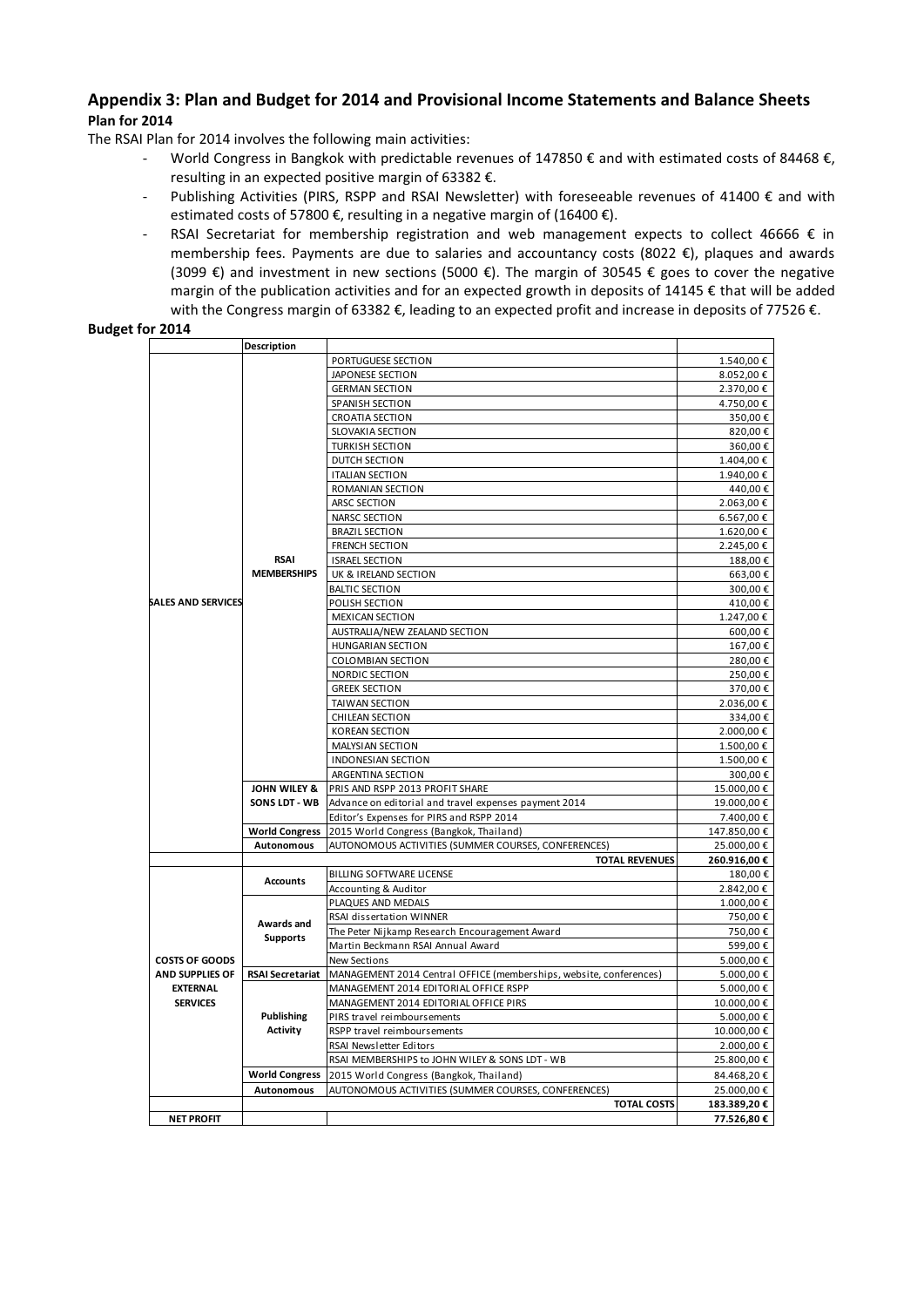Looking into the evolution of RSAI account since the headquarters were transferred to the Azores it is clear that:

- There was an increase in the financial movement from 2011 to 2013 because membership fees in 2011 and the support for editors in 2012 shifted from Wiley Blackwell to RSAI.
- Total assets grew from 202.627,75 € in 2011 to an expectable 239.950,48 € in 2013 and, if the World Congress gets sufficient margin to more than 300000 € by the end of 2014.

### **Income Statements 2011-2014**

| <b>ITENS</b>                                            | $+/-$     | 2011        | 2012        | 2013 Prevision | 2014 Previson |
|---------------------------------------------------------|-----------|-------------|-------------|----------------|---------------|
| <b>Sales and Services</b>                               | +         | 24.308,50 € | 52.490,47€  | 82.766.00 €    | 241.916.00 €  |
| <b>Cost of Goods &amp; Consumed</b><br><b>Materials</b> |           | - €         | $ \in$      | - €            | 84.468.20 €   |
| <b>Operating subsidies</b>                              | $\ddot{}$ | - €         | 7.900.00 €  | - €            | - €           |
| <b>Supplies and External Services</b>                   |           | 4.850,07 €  | 45.819.66 € | 71.922.00 €    | 78.922,00 €   |
| <b>Charges with Workers</b>                             |           | - €         | $ \in$      | - €            | 20.000.00 €   |
| <b>Other Income and Gains</b>                           | $\ddot{}$ | 10.961,84 € | 229.40€     | 6.27 €         | 19.000.00 €   |
| <b>Other Expenses and Losses</b>                        |           | 0.14€       | 36.60€      | 11.00 €        | - €           |
| (EBITA)                                                 | =         | 30.420,13 € | 14.763,61 € | 10.839,27€     | 77.525,80 €   |
| <b>Financial Liquid Losses</b>                          |           | 19.00 €     | 245.70€     | 14,24 €        | - €           |
| <b>Financial Liquid Gains</b>                           | $\ddot{}$ | - €         | - €         | 3.00 €         | - €           |
| (EBT)                                                   | $=$       | 30.401,13 € | 14.517,91 € | 10.828,03 €    | 77.525,80 €   |
| Income tax for the period                               |           | - €         | 56,89€      | - €            | - €           |
| Net profit for the Period                               | =         | 30.401,13 € | 14.461,02 € | 10.828.03 €    | 77.525.80 €   |

### **Balances 2011-2014**

| 2011         | 2012         | 2013<br><b>Prevision</b> | 2014<br><b>Prevision</b> |
|--------------|--------------|--------------------------|--------------------------|
|              |              |                          |                          |
|              |              |                          |                          |
| $ \epsilon$  | $ \epsilon$  | $ \epsilon$              | - €                      |
|              |              |                          |                          |
| 1.944.00 €   | 10.656.00 €  | 880.00 €                 | $ \epsilon$              |
| 85.07 €      | 177.24 €     | 237.54 €                 | 237.54 €                 |
| $ \epsilon$  | 7.900.00 €   | 90.000.00 €              | 90.000.00 $\in$          |
| 200.598.68 € | 209.634.10 € | 148.832.94 €             | 225.958.74 €             |
| 202.627,75 € | 228.367,34 € | 239.950,48€              | 316.196,28€              |
|              |              |                          |                          |

| <b>OWN FUNDS AND LIABILITIES</b>          |             |              |              |              |
|-------------------------------------------|-------------|--------------|--------------|--------------|
| <b>Own Funds</b>                          |             |              |              |              |
| Paid-up Funds                             | 169.964,62€ | 176.588.39 € | 176.588.39 € | 176.588,39 € |
| <b>Reserves</b>                           | - €         | 30.401.13 €  | 44.862,15 €  | 55.690,18 €  |
| Other changes in endowment funds          | - €         | 5.409.91 €   | 5.409.91 €   | 5.409.91 €   |
| Net profit for the period                 | 30.401.13 € | 14.461.02 €  | 10.828.03 €  | 77.525.80 €  |
| <b>Total Own Funds</b>                    | 200.365.75€ | 226.860.45€  | 237.688,48€  | 315.214,28€  |
| <b>Liabilities</b>                        |             |              |              |              |
| <b>Non-current Liabilities</b>            |             |              |              |              |
| <b>Non-current Liabilities</b>            | $ \epsilon$ | - €          | $ \epsilon$  | - €          |
| <b>Current Liabilities</b>                |             |              |              |              |
| State and other public entities           | $ \epsilon$ | 56.89€       | - €          | $ \epsilon$  |
| <b>Deferrals</b>                          | 2.262,00 €  | 1.450,00 €   | 2.262.00 €   | 982,00 €     |
| <b>Total Liabilities</b>                  | 2.262.00 €  | 1.506.89€    | 2.262.00 €   | 982.00 €     |
| <b>Total of Own Funds and Liabilities</b> | 202.627,75€ | 228.367,34 € | 239.950,48€  | 316.196,28€  |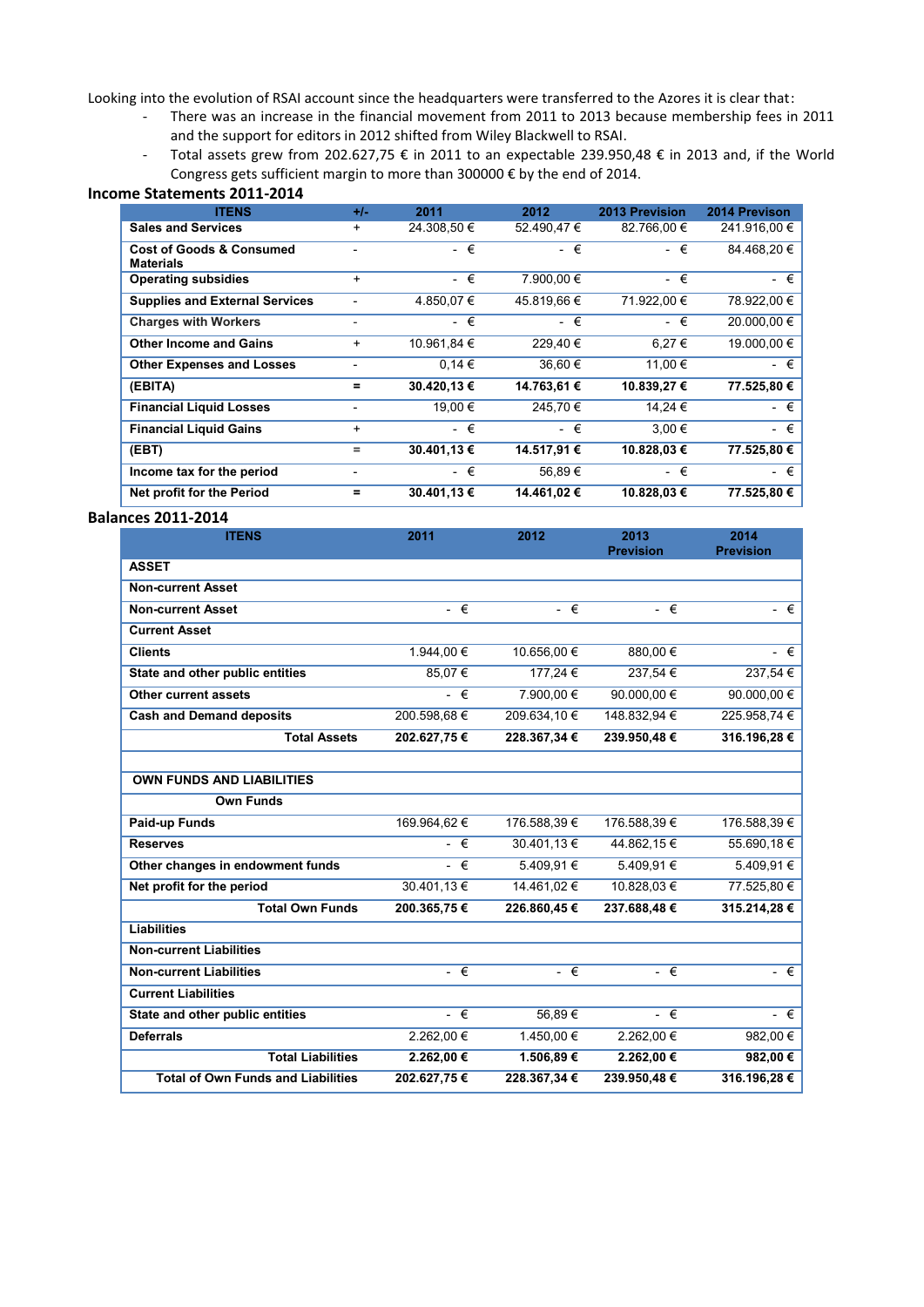### **Appendix 4: Curriculum Vitae of MICHAELA TRIPPL**

Status: August 2013 **Home address:**  Flygelvägen 101 SE-22 472 Lund, Sweden **Telephone home:**  ++ 46 7351 41963 **Telephone work:**  ++ 46 (0)46 222 3191 **E-mail:** michaela.trippl@keg.lu.se **Personal Data**  Date of birth: June 18, 1970 Marital status: Unmarried Nationality: Austrian citizen **Command of foreign languages:**  German: Mother tongue English: Fluent Swedish, Spanish: Intermediate **Education Diploma:**  Diploma in Economics (1996) Mag. rer. soc.oec, Vienna University of Economics and Business (Austria), 1996 *Title of the thesis: Institutionelle Barrieren für Regionalentwicklung in alten Industriegebieten (Institutional barriers to regional development in old industrial areas).*  **Doctorate:**  Doctorate in Economics (2004) with distinction Dr. rer. soc. oec., Vienna University of Economics and Business (Austria), 2004 *Title of the thesis: Die Transformation regionaler Cluster in alten Industriegebieten (The transformation of clusters in old industrial areas).* **Habilitation (venia docendi):**  Habilitation in *Economic Geography and Innovation Research*  Privatdozentin, Vienna University of Economics and Business (Austria), 2011 *Title of the cumulative habilitation thesis:* Regional innovation systems and the geography of knowledge links **Docent (Swedish system):**  Docent in Human Geography Lund University (Sweden), 2012 **Employment**  Associate Professor (Senior Lecturer), CIRCLE, Lund University, Sweden (August 2013 – present) Associate Professor (Senior Lecturer), Department of Human Geography, Lund University Sweden (March 2012 – July 2013) "Habilitationsassistentin" (Assistant Professor), Institute for Regional Development and Environment Vienna University of Economics and Business (WU Vienna) (2008-2012) Research assistant, Institute for Regional Development and Environment, WU Vienna (2002 – 2008) Lecturer at the University of Applied Sciences of BFI Vienna (2005-2008) Tutor at University of Vienna (2004-2005) Associate, researcher at the Institute for Regional Innovation, Vienna, Austria (1998-2002) Researcher at ÖAR-Regionalberatung, Vienna, Austria (1997-1998) **Areas of Specialization: Disciplines and Fields**  Economic geography, innovation studies. Special focus on: geography of innovation, cross-border regionalisation processes, regional clusters, longterm regional structural change, labour mobility and regional development, spatial patterns and institutional foundations of the knowledge economy, regional innovation policy **Member Editorial Board**  Regional Studies, Review of Regional Research (Jahrbuch für Regionalwissenschaft) **Research Projects**  2002 - 2004 KNOWING – Collective Learning in Knowledge Economies (funded by the Austrian Science Fund). DEMOLOGOS - Development Models and Logics of Socioeconomic Organisation in Space (funded by the European Commission's Framework Programme). 2005 - 2006 Cluster development and policy in the Vienna biotechnology sector (funded by the Jubilee Fund of the City of Vienna for the Vienna University of Economics and Business). 2006 - 2007 Innovation and Knowledge Links in the Vienna ICT cluster (funded by the Jubilee Fund of the City of Vienna for the Vienna University of Economics and Business 2006 - 2008 DYNREG – Dynamic Regions in a Knowledge-Driven Global Economy: Lessons and Policy Implications for the EU (funded by the European Commission's Framework Programme). 2006 - 2009 Opportunities, perspectives and potentials for the Vienna economy in the Central Eastern Region Centrope: A transdisciplinary approach to regional development in the knowledge economy (funded by the City of Vienna). 2007 - 2009 CURE – Corporate Culture and Regional Embeddedness (funded by the European Commission's Framework Programme). 2007 - 2009 The knowledge economy, economic transformations and ICT in the EU25+: Regional dynamics in the deployment phase (Study commissioned by the Institute for Prospective Technological Studies of the European Commission's Joint Research Centre). 2007 - 2010 Constructing Regional Advantage: Towards State-of-the-Art Regional Innovation System Policies in Europe? (funded by the European Science Foundation).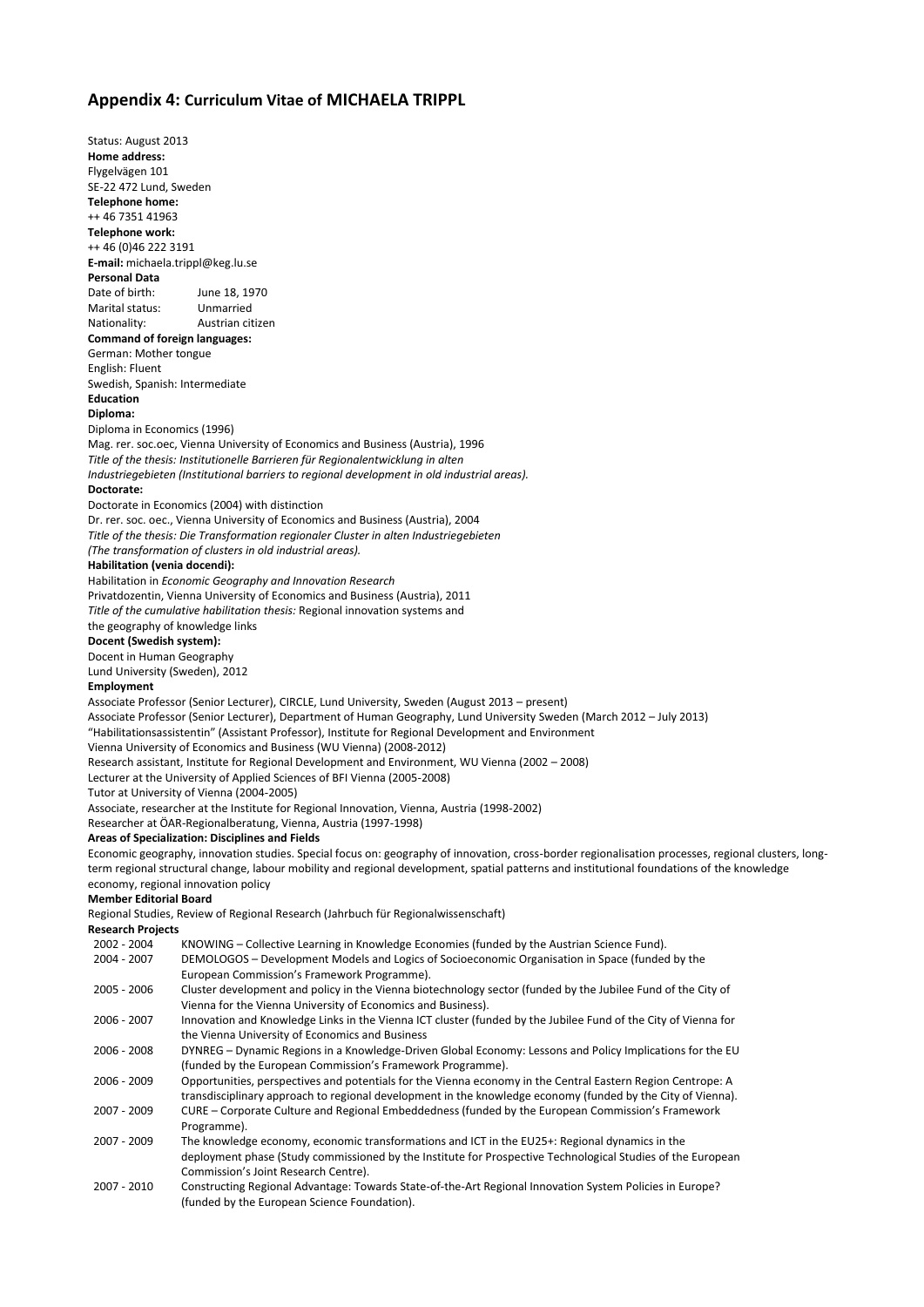- 2008 2009 Innovation networks and technology transfer in the cross-border region of Centrope (funded by the Jubilee Fund of the City of Vienna for the Vienna University of Economics and Business).
- 2008 2010 IAREG Intangible Assets and Regional Economic Growth (funded by the European Commission's Framework Programme).

2011 - 2012 Vienna and the Third Function of Higher Education Institutions (funded by the City of Vienna).

2011 - 2013 Cluster life cycles – the role of actors, networks and institutions in emerging, growing, declining and renewing clusters (European Science Foundation).

2013 - 2016 Smart Specialisation For Regional Innovation (funded by the European Commission's Framework Programme). **Publications (journal articles, monographs, book chapters only)** 

#### **Refereed Scientific Journals**

- 2013 Grillitsch, M. and Trippl, M. (2013) Combining knowledge from different sources, channels and geographical scales. European Planning Studies (accepted for publication, forthcoming). Lunquist, K.-J. and Trippl, M. (2013) Distance, proximity and types of cross-border innovation systems: A conceptual analysis. Regional Studies 47 (3), pp. 450-460. Trippl, M. (2013) Islands of Innovation as Magnetic Centres of Star Scientists? Empirical Evidence on Spatial Concentration and Mobility Patterns. Regional Studies 47 (2), pp. 229-244.
- 2011 Trippl, M. (2011) Scientific Mobility and Knowledge Transfer at the Interregional and Intraregional Level. First published on: 11 March 2011 (iFirst). Regional Studies, pp. 1-15. Trippl, M. (2011) Regional Innovation Systems and Knowledge Sourcing Activities in Traditional Industries – Evidence
- from the Vienna Food Sector. Environment and Planning A 43 (7), pp. 1599-1616. 2010 Trippl, M. (2010) Developing cross-border regional innovation systems: key factors and challenges. Tijdschrift voor Economische en Sociale Geografie 101 (2), pp. 150-160. Trippl, M. and Maier, G. (2010) Knowledge spillover agents and regional development. Papers in Regional Science 89 (2), pp. 229-233.
- 2009 Trippl, M., Tödtling, F. and Lengauer, L. (2009) Knowledge sourcing beyond buzz and pipelines: evidence from the Vienna software cluster. Economic Geography 85 (4), pp. 443-462. Trippl, M. and Otto, A. (2009) How to turn the fate of old industrial areas: a comparison of cluster-based renewal

processes in Styria and the Saarland. Environment and Planning A 41 (5), pp. 1217-1233. 2008 Trippl, M. and Tödtling, F. (2008) From the ivory tower to the market place: Knowledge organisations and the

- development of biotechnology clusters. Journal of Regional Analysis and Policy 38 (2), pp. 159-175. Tödtling, F., Lengauer, L. and Trippl, M. (2008) Start-ups and innovation in the Vienna ICT sector: how important is the local cluster? International Journal of Services Technology and Management 10 (2/3/4), pp. 299-317.
- 2007 **Trippl, M. and Tödtling, F. (**2007) Developing biotechnology clusters in non-high technology regions The case of Austria. Industry & Innovation 14 (1), pp. 27-47. **Tödtling, F. and Trippl, M.** (2007) Knowledge Links in High-Technology Industries: Markets, Networks, or Milieu? The Case of the Vienna Biotechnology Cluster. International Journal of Entrepreneurship and Innovation Management 7 (2/3/4/5), pp. 345-365.
- 2006 **Tödtling, F., Lehner, P. and Trippl, M. (**2006) Innovation in knowledge intensive industries: The nature and geography of knowledge links. European Planning Studies 14 (8), pp. 1035-1058.

2005 **Tödtling, F. and Trippl, M. (**2005) One size fits all? Towards a differentiated regional innovation policy approach. Research Policy, 34 (8), pp. 1203-1219.

2004 **Tödtling, F. and Trippl, M. (**2004) Like Phoenix from the Ashes? The Renewal of Clusters in Old Industrial Areas. Urban Studies, 41 (5/6), pp. 1175-1195.

### **Monographs**

2007 Cooke, P., DeLaurentis, C., Tödtling, F. and Trippl, M. (2007) Regional Knowledge Economies. Edward Elgar, Cheltenham. 2004 Trippl, M. (2004) Innovative Cluster in alten Industriegebieten (Innovative clusters in old industrial areas). LIT, Münster. **Book Chapters** 

2013 Trippl, M. and Bergman, E.M. (2013) Industrial districts, innovative milieus and clusters. In M. Fischer and P. Nijkamp (eds.), Handbook of Regional Science, Springer, Berlin (forthcoming).

Tödtling, F. and Trippl, M. (2013) Innovation and knowledge links in metropolitan regions: the case of Vienna. In J. Klaesson, B. Johansson, C. Karlsson (eds.), Metropolitan Regions, Springer, Berlin (forthcoming).

Tödtling, F. and Trippl, M. (2013) Transformation of regional innovation systems: from old legacies to new development paths. In P. Cooke (ed.), Re-framing regional development, Routledge, London, pp. 297-317. Trippl, M., Tödtling, F. and Schuldner, R. (2013) Creative and cultural industries in Austria. In L. Lazzeretti (ed.), Creative

industries and innovation in Europe, Routledge, London, pp. 86-102.

Trippl, M. (2013) Star scientists, islands of innovation and internationally networked labour markets. In U. Hilpert and H. Lawton Smith (eds.), Networking regionalised innovative labour markets. Routledge, London, pp. 58-77.

2012 Trippl, M. (2012) Innovation networks in a cross-border context: the case of Vienna. In M. Van Geenhuizen and P. Nijkamp (eds.), Knowledge cities, Edward Elgar, Cheltenham, pp. 273-301. Trippl, M. and Maier, G. (2012) Star Scientists and Regional Knowledge Transfer. In K. Westeren (ed.), The knowledge economy – innovation, learning and clusters, Edward Elgar, Cheltenham, pp. 75-100.

2011 Tödtling, F. and Trippl, M. (2011) Regional innovation systems. In P. Cooke, B. Asheim, R. Boschma, R. Martin, D. Schwartz and F. Tödtling (eds.), Handbook of Regional Innovation and Growth, Edward Elgar, Cheltenham, pp. 455-466. Trippl, M. and Maier, G. (2011) Star scientists as drivers of the development of regions. In Nijkamp, P. and Siedschlag, I. (eds.) Innovation, growth and competitiveness. Dynamic regions in the knowledge-based world economy, Springer, Berlin and Heidelberg, pp. 113-134.

Trippl, M. and Maier, G. (2011) Knowledge spillover agents and regional development. In Nijkamp, P. and Siedschlag, I. (eds.) Innovation, growth and competitiveness. Dynamic regions in the knowledge-based world economy, Springer, Berlin and Heidelberg, pp. 91-111.

- 2010 **Trippl, M. and Tödtling, F. (2010)** Innovation and the Pattern of Knowledge Sourcing in the Vienna Software Cluster. In Doloreux, D., Freel, M. and Shearmur, R. (eds.) Knowledge-intensive business services, Ashgate, Aldershot, pp. 167-185.
- 2009 Maier, G. and Trippl, M. (2009) Location/allocation of regional growth. In Capello, R. and Nijkamp, P. (eds.), Handbook of regional growth and development theories, Edward Elgar, Cheltenham, pp. 53-65.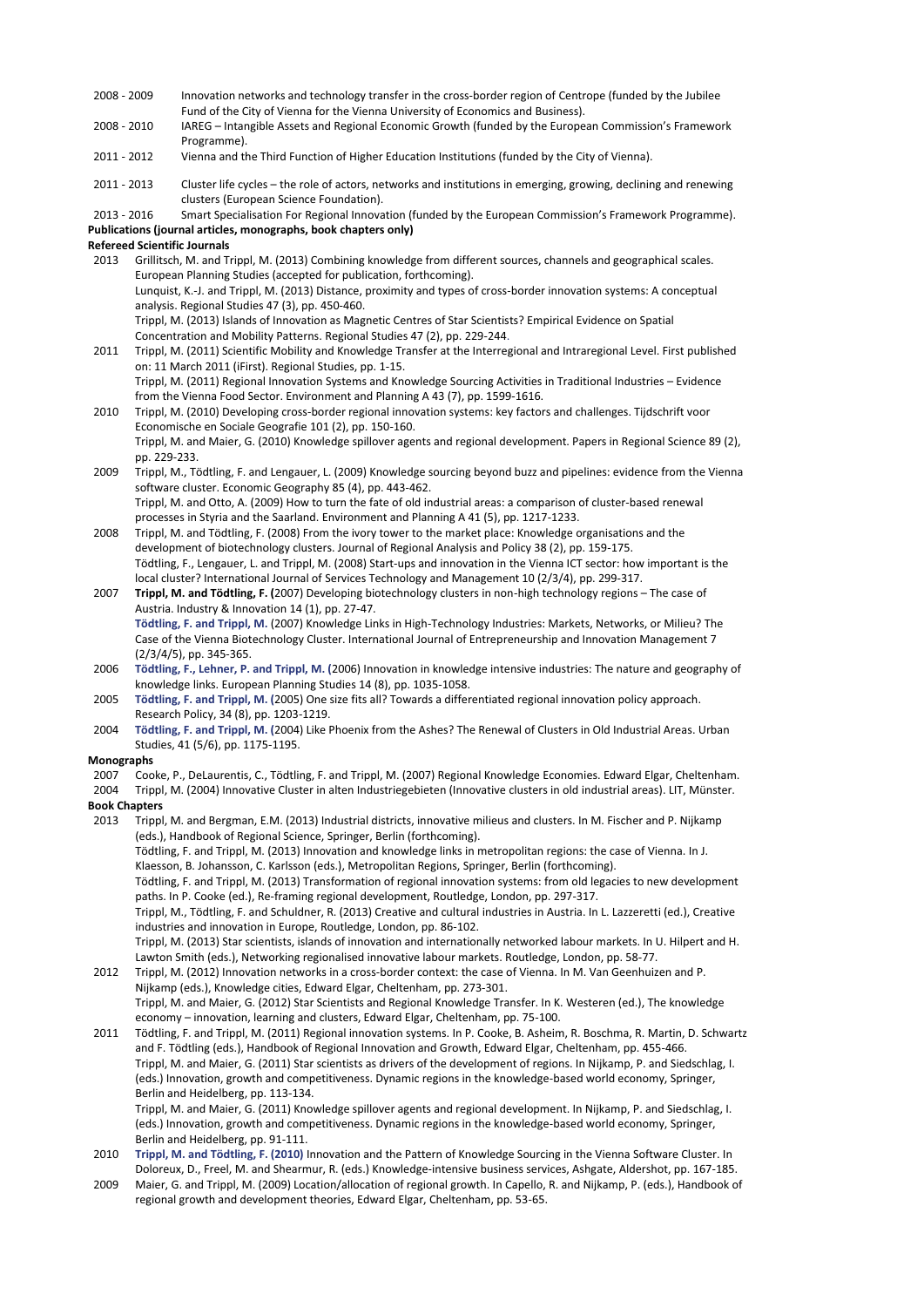Tödtling, F. and Trippl, M. (2009) The biotech cluster of Vienna, Austria. In OECD (ed.) Clusters, innovation and entrepreneurship. OECD, Paris, pp. 103-130.

- 2008 Trippl, M. and Tödtling, F. (2008) Cluster Renewal in Old Industrial Regions Continuity or Radical Change? In Karlsson, Ch. (ed.) Handbook of Research on Clusters. Edward Elgar, Cheltenham, pp. 203-218.
- 2005 Tödtling, F. and Trippl, M. (2005): Networking and Project Organization in the Styrian Automotive Industry. In A. Lagendijk and P. Oinas (Eds.) Proximity, Distance and Diversity. Ashgate, Aldershot, pp. 89-107.
- 2002 Tödtling, F., Trippl, M. and Bratl, H. (2002): Innovation Networks in Reconversion Regions The Case of Styria. In R. MacNaughton and M. Green (eds.) Global Competition and Local Networks, Ashgate, Aldershot.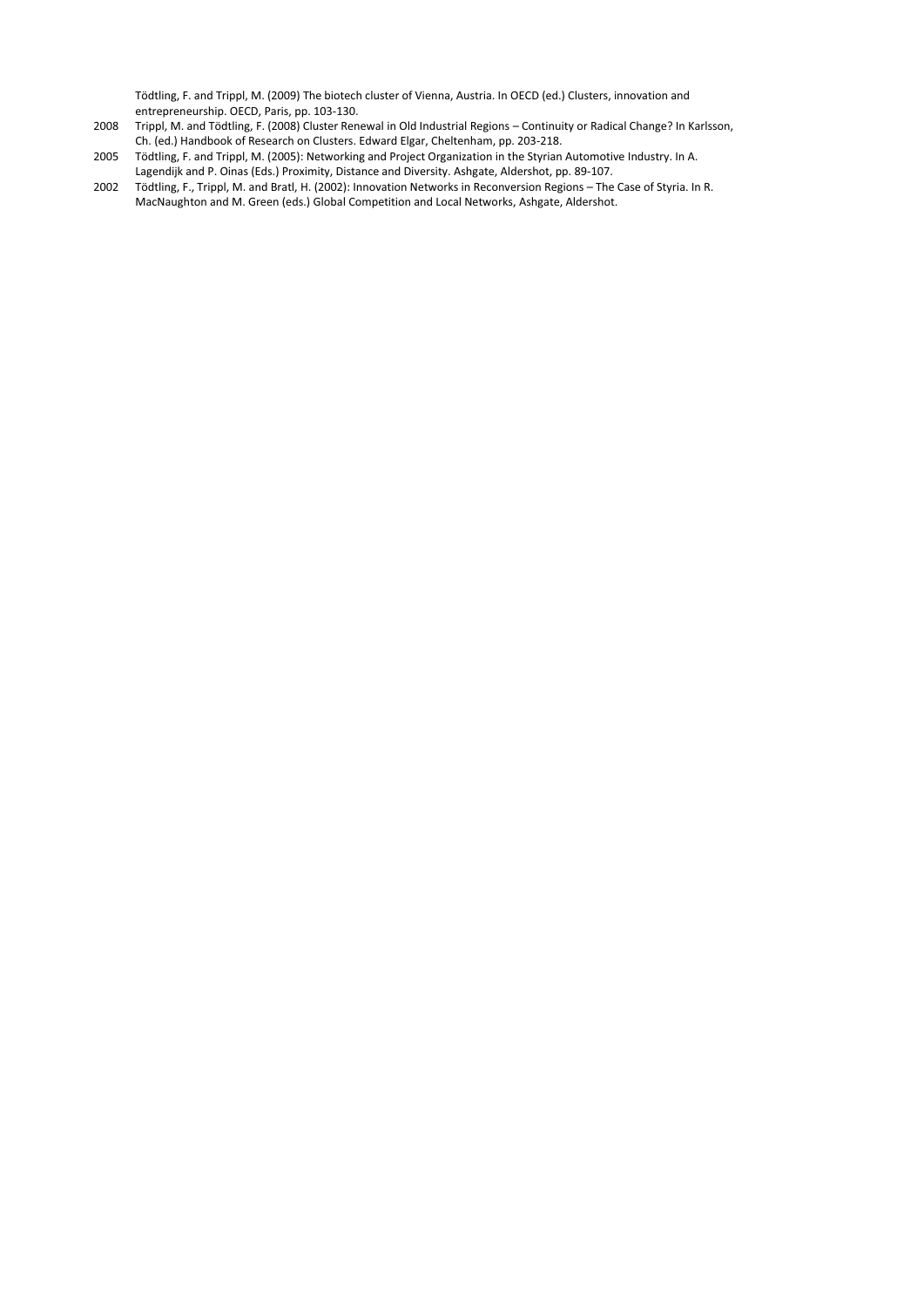

# **Reorientation Strategy**

**2013-2016** 

# **Introduction**

This report will present a three year strategy to reorient RSPP away from a practitioner audience to one more aligned with regional policy and planning issues. It serves as a strategic blueprint of the current editors remaining three years in office. It addresses the issues highlighted by the committee report presented in Palermo in August of this year.

The report is organized as follows. The first section provides a brief summary of the recommendations from the committee report offered at the RSAI meeting in Palermo. These are quotations taken directly from the recommendations section and are offered here as guidelines and objectives of the reorganization presented here. The editorial team's strategies and guidelines for rebranding and increasing submissions are presented next. This report finishes with a synopsis of management changes and a timeline with objectives and metrics.

# **Summary of committee recommendations from Palermo report:**

# **Scope, aim, and audience of RSPP**

…the committee wishes to recommend a reorientation of the journal in order to make it a mainstream scholarly journal dealing with academic research covering regional science and policy issues…the committee feels that RSPP should drop any pretense of catering to a wider practitioner community…concentrate on high-end decision-makers and international organization officials and the academic community…

## **Submissions and indexing**

…Increasing the number of submissions of the journal is a must…the committee feels that achieving Thomson ISI Web of knowledge and Scopus indexing is of importance in order to increase visibility of the journal and, possibility, to encourage more and better quality submissions…

## **Management**

…the committee recommends some changes in management, replacing with immediate effect those associate editors who have been less responsive and/or had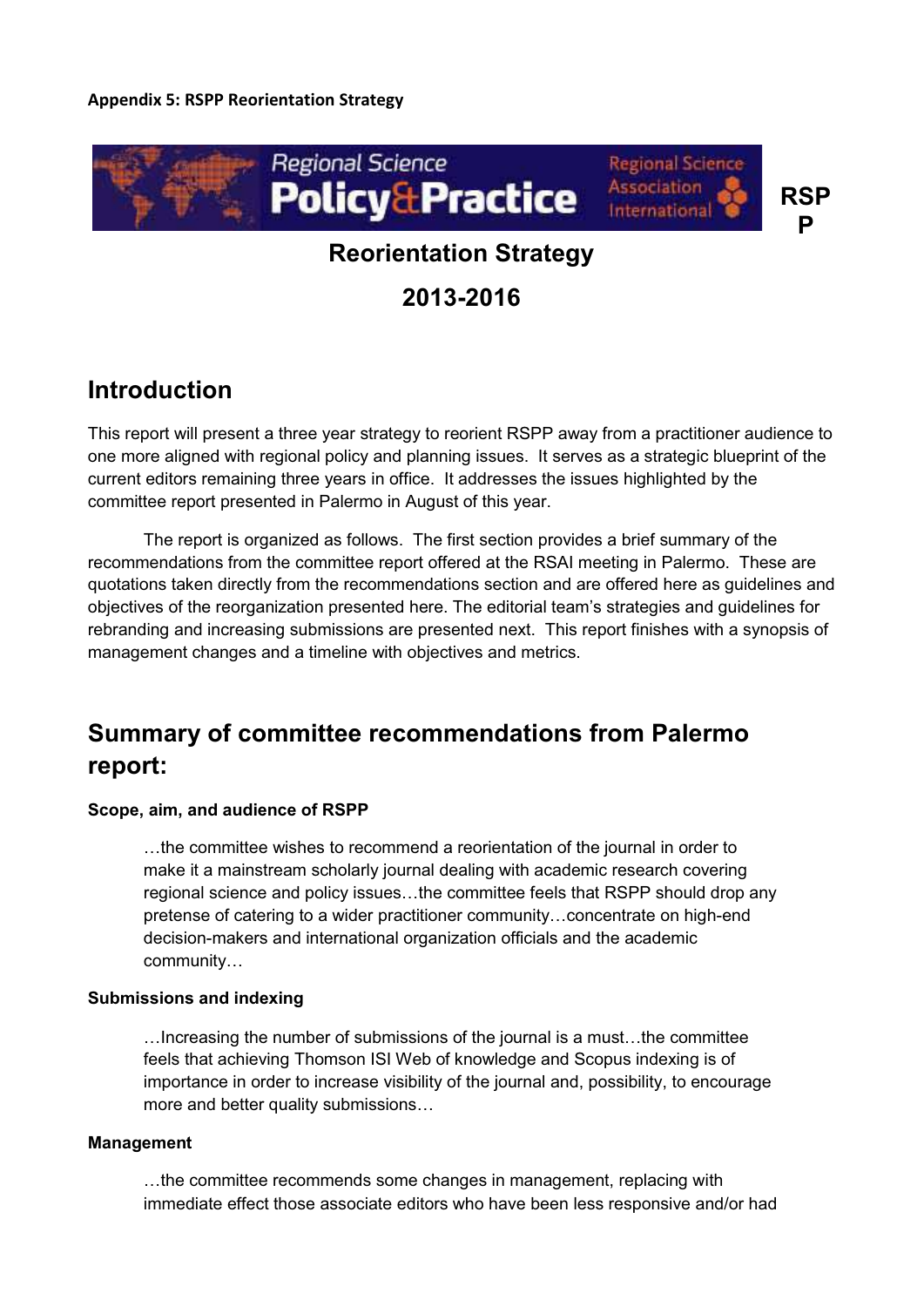a lower workload…RSAI should also devote greater resources to the journal in order to help with managerial and clerical issues…

# **Rebranding Building General Readership**

The editorial team agrees with the need to reorient the journal away from the practitioner community to an academic journal catering to issues related to regional policy and planning issues. Participation from the practitioner community has been limited and the team feels it will be more productive to focus on the academic aspects of the journal. Rebranding a journal is a delicate process and the team will do everything to ensure success. The rebranding will provide an opportunity to increase general awareness of the journal. We propose to do the following to increase general readership and interest in the reoriented journal.

# Specific steps

- $\bullet$  The Editor-in-Chief will write an editorial in the March 2014 issue redefining the scope and aim of the journal. This will serve as the new beginning of RSPP.
- $\bullet$  Include a one page summary of RSPP articles in the registration material at RSAI conferences
- $\bullet$  Send journal information to policy related organizations highlighting the rebranded journal. This would include the World Bank, Education Association of University Centers, as well as other policymaking organizations.
- Send key articles to WB to be included in email alerts and general marketing efforts.
- Align special issue releases to coincide with RSAI conferences
- Explore the possibility of having a keynote address at an RSAI conference and then be the lead article in the first paper of the year (WB has open access to the March issue).

We will try this at the World Congress in Bangkok. Jean-Claude has invited Henry Yeung to an organized session of RSPP. The editorial team will coordinate the solicitation of companion papers and arrange the marketing campaign with WB. Henry prefers this option to a regular special issue.

- Develop the RSPP website that is hosted by WB. This will be separate from the existing RSPP web portal. WB offers this service to its journals without charge. It is generally a less formal site that includes links to articles, discussions, reading lists etc. This will be designed to appeal to the policymaking community as well as the academic community.
- $\bullet$  Develop a recommended reading list for international level (World Bank etc.) policymakers. The list would include recent books or articles of prominent regional scientists. It would be hosted on the WB website. It could also be emailed separately to potential policy organizations and included on RSAI website.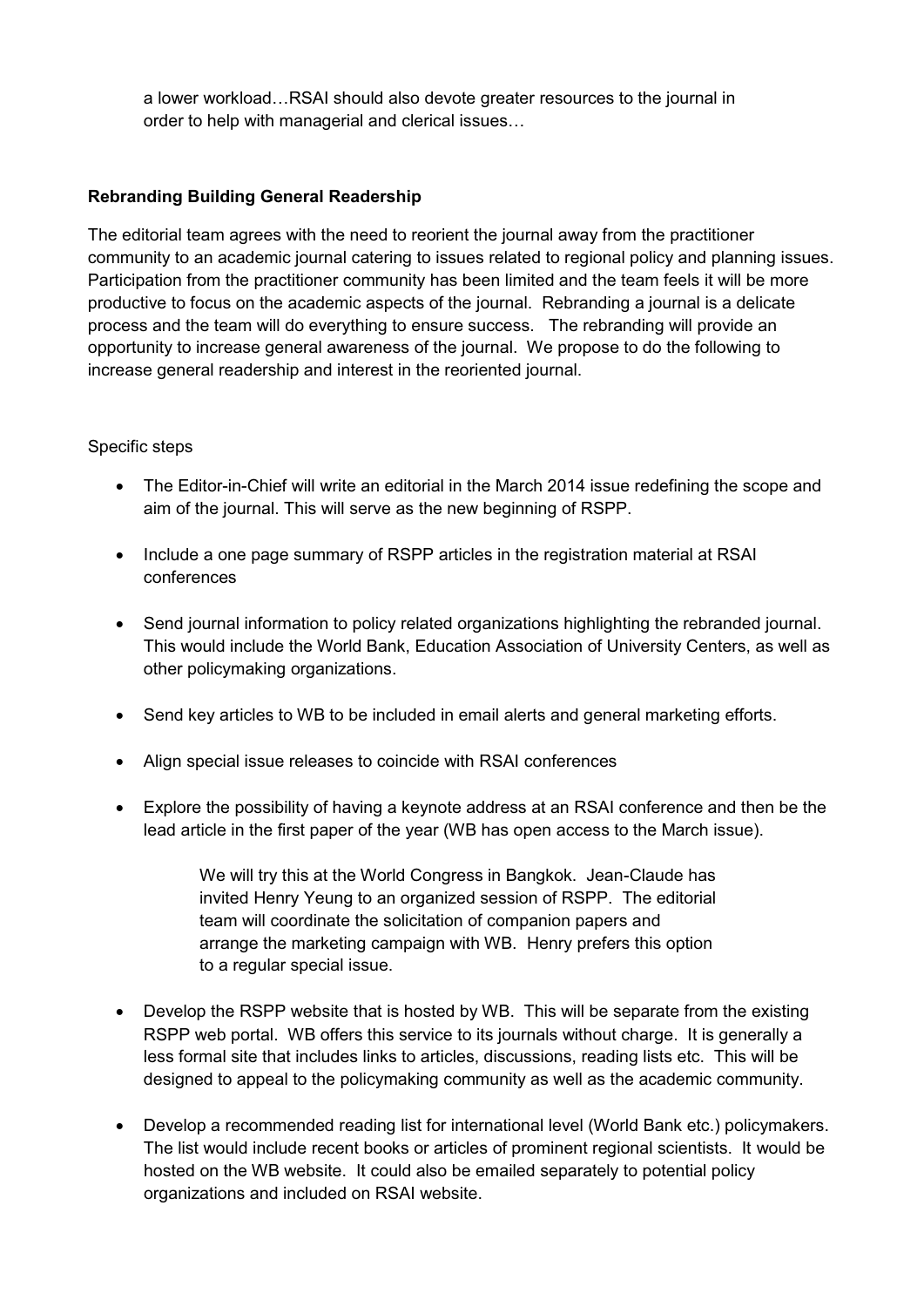- Develop a best paper prize similar to the Martin Beckmann Prize offered to PIRS authors.
- $\bullet$  Develop special sessions at RSAI events that feature RSPP. This is designed to get the journal's name into the programs at the RSAI events. The example listed below will be introduced at the ANZRSAI meetings in December. We plan to replicate the session for the World Congress in Bangkok, ERSA in St. Petersburg, and NARSC in Washington.

# Roundtable Session

# Why Regional Science is Relevant to Policymakers

A four person panel where each speaker is given 15 minutes to articulate why regional science is useful to policymakers. Comments will be summarized and added to the non-refereed section of Regional Science Policy and Practice.

# Session Structure

Overview- Chair of the Session Michael C. Carroll will give a 5 minute overview.

1) Theoretical treatment of the question by a regional scientist. This lays the philosophical foundation of engagement efforts. (Neil Reid)

2) A presentation made by a university administrator (preferably of the host university) highlighting the extent to which they are or are not engaged with the local community, why they decided to be more or less engaged, and an outline the collaborative projects they had with the local community. (Paul Dalziel)

3) Presentation made by a regional scientist of a case study that highlights the benefits of a collaborative project between academia and a policymaker/practitioner. What were the benefits to the academic? This gets at the benefits of the collaboration from the academics point of view. (Terry Clower)

4) Presentation made by a policymaker/practitioner of a case study that highlights the benefits of a collaborative project between the policymaker/practitioner. What were the benefits to the policymaker/practitioner? This gets at the benefits of the collaboration from the policymaker/practitioner from point of view. (James Rowe)

**Discussion** 

# **Citation/submission strategy**

It is imperative that we get an ISI impact factor and that requires citations. Currently it is difficult to find RSPP because it is not listed on any of the standard search engines (Google Scholar the exception). WB was reluctant to apply for an impact factor because of low citation rates. The editorial team will work with WB to explore all indexing options and coordinate a submission to ISI by June of 2014.

The increased attention given to RSPP's rebranding efforts will help increase submissions and citations.

Specific actions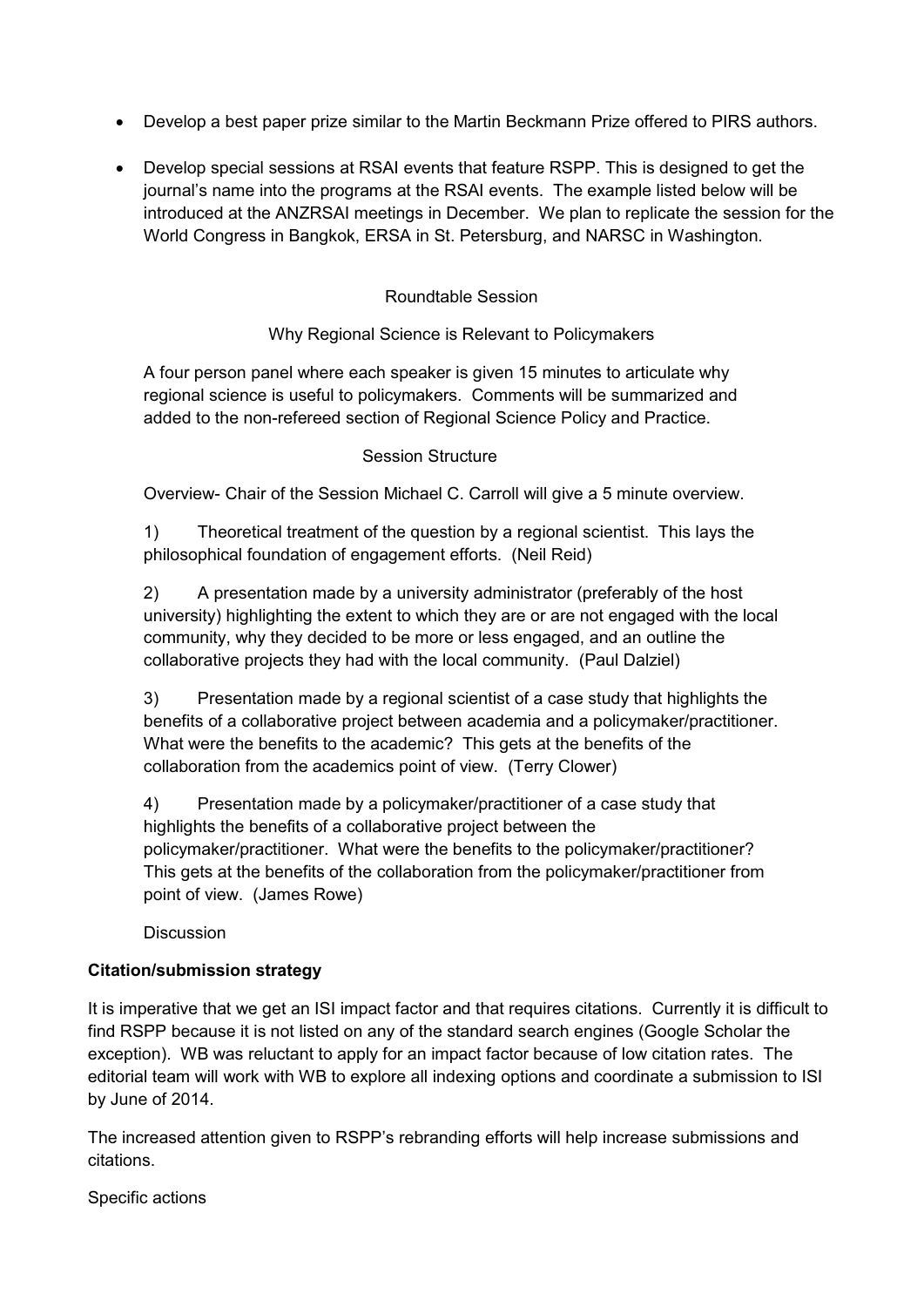- Subdivide the TOC of the journal to ensure the citing agencies only include relevant content. We will carve out specific sections. We will clearly delineate citable articles from reviews, editorials, and research notes.
- $\bullet$  Develop an email strategy to RSAI membership highlighting significant papers in RSPP of the past 24 months. This will be a rolling 24 month window.
- $\bullet$  Review the languages that RSPP abstracts are published. Send abstracted TOC to appropriate regional sections.
- $\bullet$  Decrease time to publication timeline (see management section below). Attempt to get first response back to authors in 45 to 60 days.
- Remind council to cite RSPP in their work where appropriate
- Commission a comprehensive review article of policymaking history in regional science
- Evaluate the article to volume ratio to determine optimum

# **Management**

We have taken the committee's recommendation to adjust the current editorial staff. Additional changes will be made as we move forward. It was thought it best to not advance replacement editors names at this time. After Council approves the three year extension of the current editors we will evaluate and forward names to council to be approved via email prior to the World Congress in May.

Editorial staff currently includes the following:

- Michael Carroll, EIC
- Neil Reid, Americas
- Juan R. Cuadrado-Roura, Europe
- John Madden, Asia Pacific
- $\bullet$ James Rowe, Book Reviews

# **EIC expectations of Regional Editors:**

The following has been circulated to the regional editors as performance guidelines.

- Solicit a minimum of three manuscripts per year
- Time to first decision to be completed in 45 days
	- o Timeline:
		- -EIC assigns paper to regional editor within 5 days of author's submission
		- Referee reports due in 21-28 days
		- Regional editors to return full decision to EIC within 5 days of receiving last referee report
		- EIC will submit final decision within 5 days of receiving regional editor recommendation
		- - Regional Editors to evaluate referees in scholar one system when recommendation is sent to EIC. This is necessary to track the referees and keep the best referees engaged in the RSPP journal activity.

We will reorganize the editorial board as well. The regional editors are submitting five names each and we will discuss the list and have final names in January 2014.

# **Administrative Support**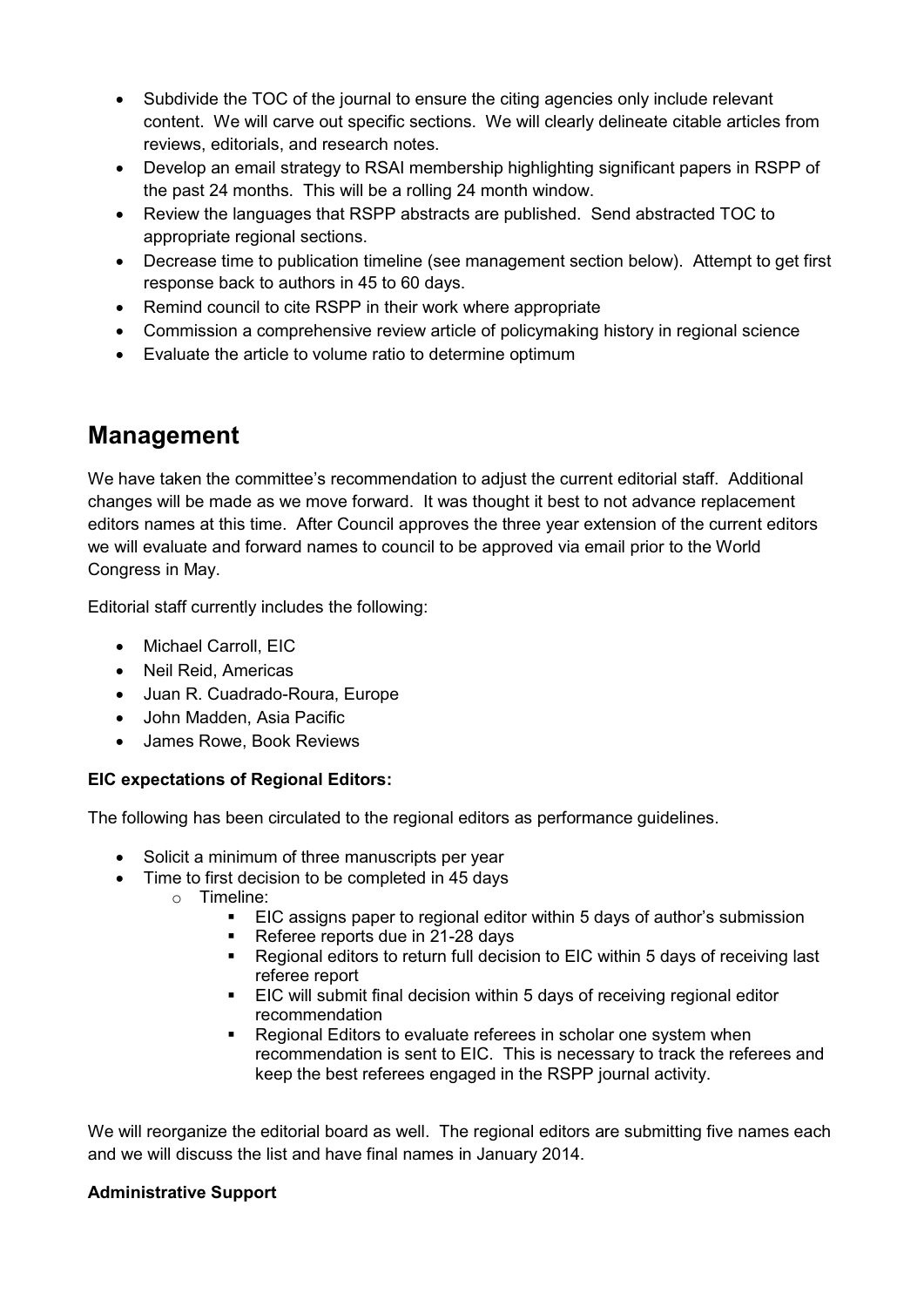Administrative support will be provided by Elisabete Martins. She will provide the same administrative support for RSPP that she does for PIRS. She will complete the administrative checklist in manuscript central and forward papers to the EIC. She will also track delinquent referees and ensure reports will be delivered in a timely fashion.

# Milestones, Timelines, and Metrics

# **Nov 2013 – Nov 2014**

- Editorial board changes
- Integrate Elisabete Martins into daily RSPP operations (January 2014)
- Editorial to explain rebranding in the March 2014 issue of RSPP
- First keynote to be delivered as first article (Henry Yeung) in May
- Apply for ISI indexing June 2014
- Launch the WB website
	- o Targets:
	- o Increase downloads by 7,500
	- o Increase citations from 2.77 to 3.5 per paper

# **Nov 2014- Nov2015**

- Publish the "first paper in first issue" feature (Henry Yeung) in March 2015
- RSPP themed session at ERSA and NARSC
- Award first Best Paper award (ERSA or NARSC Conference )
	- o Targets
	- o Increase citations to 4.5 per paper
	- o Increase downloads to 15,000
	- o ISI impact factor of 1.0

# **Nov 2015- Nov2016**

- RSPP themed session at ERSA and NARSC
- Best paper award for 2016
- Begin transition to new editorial team (June 2016)
	- $\circ$  Targets
	- o Increase downloads to 20,000
	- o Increase citations to 5.5 per paper
	- o Increase ISI impact factor to 1.5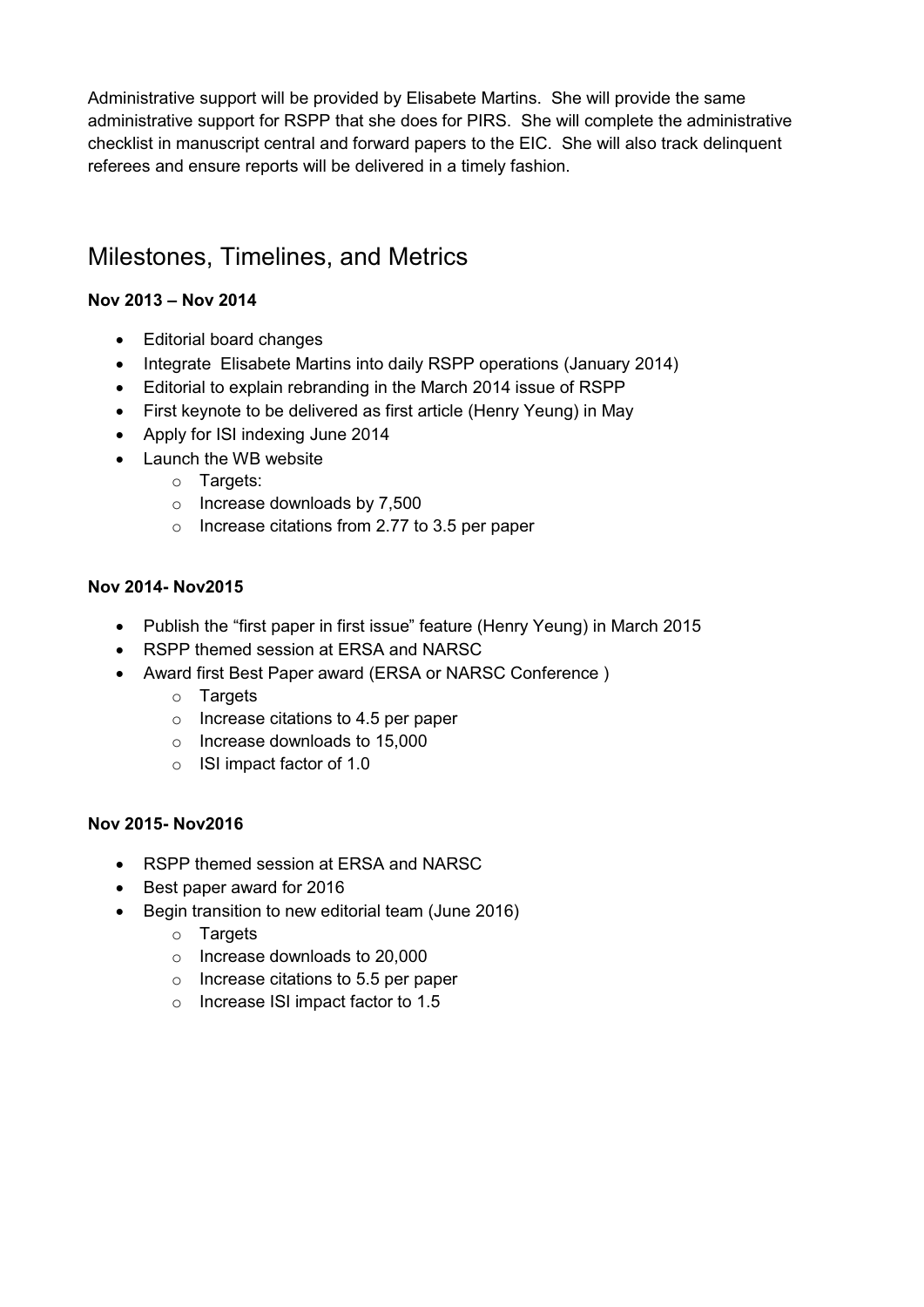# **Appendix 6: Motivation Letter and Curriculum Vitae of Andrea Caragliu**

Motivation Letter

Milan, Oct. 16 2013

To the attention of Prof. Tomaz Ponce Dentinho

Executive Director

Regional Science Association International

Dear Tomaz,

I am writing you to submit my candidature as Editor of the RSAI Newsletter.

I have been member of the Italian Regional Science Association for almost eight years, and took part to all the conferences organized by the Italian Section. I also took part to most conferences organized by the European Regional Science Association, and, finally, participated to last year's Timisoara Congress.

My participation to the scientific community is represented by a continuous stream of publications dealing with various regional and urban topics, mostly revolving around the role of non-geographical proximity in regional innovation processes, and on the determinants of urban performance.

As my career proceeds, I would be pleased to contribute more actively to the life of the scientific community. I believe the position of editorship of the RSAI Newsletter would very much fit what I can offer RSAI. My curiosity would naturally feed interesting topics to be covered; my interpersonal/social skills would complement with a good capability to connect in such a vast and complex network of scientists located far way. Finally, the attitude to work under pressure would help me in meeting the newsletter deadlines, so that the process of production works out as smoothly as possible.

In order to offer the most complete picture of my candidature, I am attaching a detailed and up-to-date CV; however, please do not hesitate to contact me for any further questions.

I thank you in advance for your attention, and I look forward to hearing back from the Association.

Best regards,

Andrew Laugh

Andrea Caragliu Assistant Professor, Regional and Urban Economics Politecnico di Milano ABC - Architecture, Built Environment and Construction Engineering Piazza Leonardo da Vinci 32 20133 Milan (MI) Italy Phone +39-02-23994048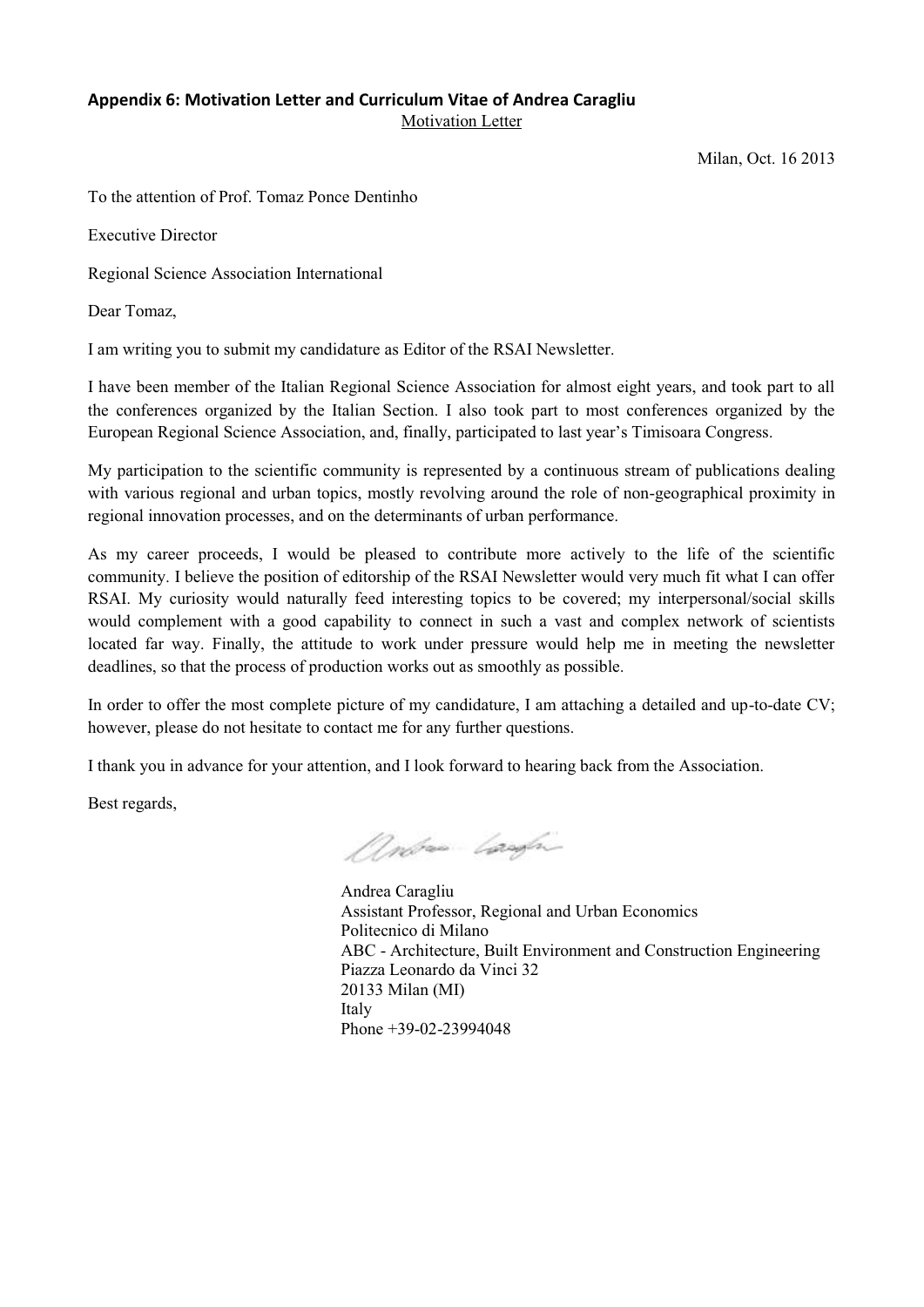# Curriculum Vitae

| Name                       | Andrea Antonio Guido Caragliu                                                                                                                                                                                                                             |
|----------------------------|-----------------------------------------------------------------------------------------------------------------------------------------------------------------------------------------------------------------------------------------------------------|
| Address                    | Politecnico di Milano<br><b>ABC Department</b><br>Piazza Leonardo da Vinci 32<br>20133 Milan (MI) (Italy)                                                                                                                                                 |
| E-mail                     | andrea.caragliu@polimi.it                                                                                                                                                                                                                                 |
| Citizenship                | Italian                                                                                                                                                                                                                                                   |
| Date of birth              | May 22,1978                                                                                                                                                                                                                                               |
| Sex                        | Male                                                                                                                                                                                                                                                      |
| <b>Professional sector</b> | <b>Academic researcher</b>                                                                                                                                                                                                                                |
| Professional<br>experience |                                                                                                                                                                                                                                                           |
| Dates                      | July 1,2013 $\rightarrow$                                                                                                                                                                                                                                 |
| Job                        | Assistant Professor, Regional and Urban Economics                                                                                                                                                                                                         |
| Institution and<br>address | Politecnico di Milano<br><b>ABC Department</b><br>Piazza Leonardo da Vinci 32, 20133 Milan (MI) (Italy)                                                                                                                                                   |
| Industry                   | Higher education                                                                                                                                                                                                                                          |
| Dates                      | January 1,2010 - June 30, 2013                                                                                                                                                                                                                            |
| Job                        | Post-Doc fellow, Research Unit in Regional and Urban Economics                                                                                                                                                                                            |
| Institution and<br>address | Politecnico di Milano<br>Piazza Leonardo 32, 20133 Milan (MI) (Italy)                                                                                                                                                                                     |
| Industry                   | Higher education                                                                                                                                                                                                                                          |
| Dates                      | September 29, 2009 – November 29, 2009; February 2, 2008 – July 5,2008                                                                                                                                                                                    |
| Job                        | Visiting student                                                                                                                                                                                                                                          |
| <b>Activities</b>          | Visiting scholar, Spatial Economics Department<br>. Ph.D. in Economics: Second year courses (Regional and Urban Economics,<br>Economics of Urban Transportation)<br>• Independent research                                                                |
| Institution and<br>address | Vrije Universiteit Amsterdam<br>De Boelelaan 1105, 1081 HV Amsterdam (Netherlands)                                                                                                                                                                        |
| Industry                   | Higher education                                                                                                                                                                                                                                          |
| Dates                      | April 5, 2004 - December 31, 2006                                                                                                                                                                                                                         |
| Job                        | Economic consultant                                                                                                                                                                                                                                       |
| Activities                 | Analysis of the redistributive effects of introducing new economic indicators in<br>the income evaluation process and assessing their impact on the municipality's<br>costs' structure.                                                                   |
| Institution and<br>address | Municipality of Alessandria<br>Piazza della Libertà 1, 15121 Alessandria (AL) (Italy)                                                                                                                                                                     |
| Industry                   | Public administration and defense                                                                                                                                                                                                                         |
| Dates                      | July 11, 2001 - October 10,2001                                                                                                                                                                                                                           |
| Job                        | Internship                                                                                                                                                                                                                                                |
| <b>Activities</b>          | Drawing up of country papers addressed to inform local consultants and<br>allocate unilateral and multilateral donors' funds, by executing data analysis<br>and market research.                                                                          |
| Institution and<br>address | INTERNATIONAL TRADE CENTER (ITC)<br>54-56 rue de Montbrillant, 1211 Geneva (Switzerland)                                                                                                                                                                  |
| Industry                   | International organization                                                                                                                                                                                                                                |
| <b>Education</b>           |                                                                                                                                                                                                                                                           |
| Dates                      | Jauary 1, 2007 - February 25, 2010                                                                                                                                                                                                                        |
| Degree earned              | Ph.D. in Management, Economics and Industrial Engineering                                                                                                                                                                                                 |
|                            | Principal Advanced econometrics, regional economics, industrial organization.<br>subjects/occupational Full Ph.D. scholarship (Scuola Interpolitecnica).<br>skills covered Title of the Final Dissertation: "Innovation, territorial capital and regional |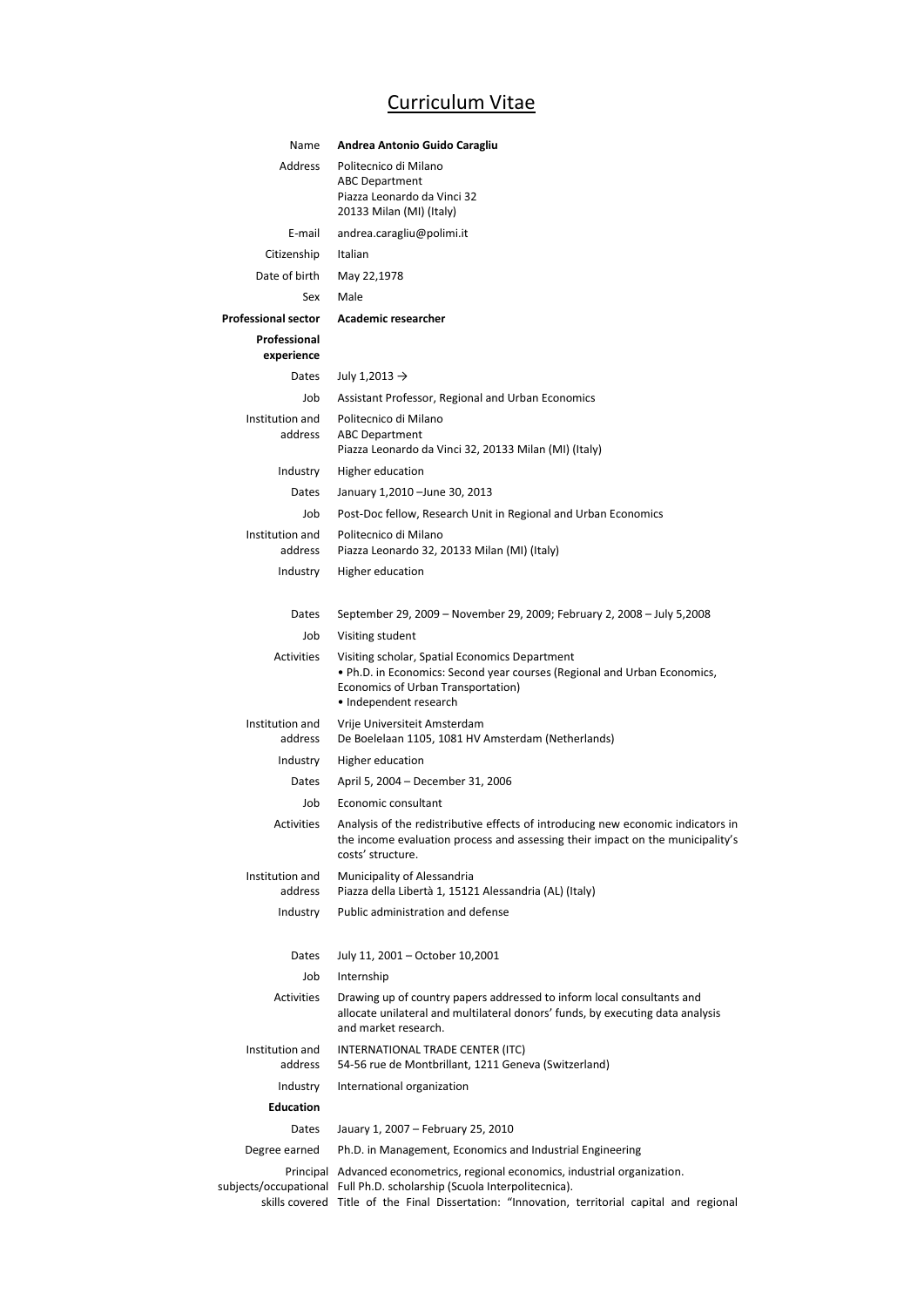|                                                                         |                                            | growth"                                                                                        |                                     | The dissertation has been awarded the Merit Prize of the Italian Regional<br>Science Association (runner-up for the Giorgio Leonardi Award) and the Merit<br>Prize of the Committee of the Regions of the European Union. |           |                  |    |                |
|-------------------------------------------------------------------------|--------------------------------------------|------------------------------------------------------------------------------------------------|-------------------------------------|---------------------------------------------------------------------------------------------------------------------------------------------------------------------------------------------------------------------------|-----------|------------------|----|----------------|
| Name and type of<br>organisation providing<br>education and<br>training |                                            | Politecnico di Milano (Università)<br>Piazza Leonardo 32, 20133 Milan (MI) (Italy)             |                                     |                                                                                                                                                                                                                           |           |                  |    |                |
| Equivalent ISCED level                                                  |                                            | <b>ISCED 6</b>                                                                                 |                                     |                                                                                                                                                                                                                           |           |                  |    |                |
|                                                                         | September 9, 2004 - June 30, 2005<br>Dates |                                                                                                |                                     |                                                                                                                                                                                                                           |           |                  |    |                |
| Degree earned                                                           |                                            | Master of Science in Economics                                                                 |                                     |                                                                                                                                                                                                                           |           |                  |    |                |
| Principal<br>subjects/occupational<br>skills covered                    |                                            | microeconomics and econometrics.                                                               |                                     | Quantitative methods, financial economics, advanced macroeconomics,                                                                                                                                                       |           |                  |    |                |
| Name and type of<br>organisation providing<br>education and<br>training |                                            |                                                                                                |                                     | Università Commerciale Luigi Bocconi (University)<br>Via Sarfatti 25, 20136 Milan (MI) (Italy)                                                                                                                            |           |                  |    |                |
| Equivalent ISCED level                                                  |                                            | <b>ISCED 5</b>                                                                                 |                                     |                                                                                                                                                                                                                           |           |                  |    |                |
|                                                                         | Date                                       |                                                                                                | September 16, 1997 - March 15, 2003 |                                                                                                                                                                                                                           |           |                  |    |                |
| Degree earned                                                           |                                            | Degree in Economics                                                                            |                                     |                                                                                                                                                                                                                           |           |                  |    |                |
| Principal<br>subjects/occupational<br>skills covered                    |                                            | Economic theory and analysis                                                                   |                                     |                                                                                                                                                                                                                           |           |                  |    |                |
| Name and type of<br>organisation providing<br>education and<br>training |                                            | Università Commerciale Luigi Bocconi (University)<br>Via Sarfatti 25, 20136 Milan (MI) (Italy) |                                     |                                                                                                                                                                                                                           |           |                  |    |                |
| Equivalent ISCED level                                                  |                                            | <b>ISCED 5</b>                                                                                 |                                     |                                                                                                                                                                                                                           |           |                  |    |                |
| <b>Personal skills</b>                                                  |                                            | LANGUAGES<br>Italian                                                                           |                                     |                                                                                                                                                                                                                           |           |                  |    |                |
| Mothertongue                                                            |                                            |                                                                                                |                                     |                                                                                                                                                                                                                           |           |                  |    |                |
| Other languages                                                         |                                            |                                                                                                |                                     |                                                                                                                                                                                                                           |           |                  |    |                |
| European level(*)                                                       |                                            | Listening                                                                                      |                                     | <b>Reading</b>                                                                                                                                                                                                            |           | Oral interaction |    | <b>Writing</b> |
| English(")                                                              | C1                                         | Advanced user C2 Advanced user                                                                 |                                     |                                                                                                                                                                                                                           | C1        | Advanced user    | C1 | Advanced user  |
| Dutch(¥)                                                                | <b>B1</b>                                  | Intermediate                                                                                   | <b>B1</b>                           | Intermediate                                                                                                                                                                                                              | <b>B1</b> | Intermediate     | B1 | Intermediate   |
| German                                                                  | A1                                         | Elementary                                                                                     | A1                                  | Elementary                                                                                                                                                                                                                | A1        | Elementary       | A1 | Elementary     |
|                                                                         |                                            | (")TOEFL 117/120, November 2009.                                                               |                                     | (*) European Languages Common Framework<br>(¥)Profiel Maatschappelijke Taalvaardigheid (PMT), July 2011.                                                                                                                  |           |                  |    |                |
|                                                                         |                                            | <b>COMPUTER SKILLS</b>                                                                         |                                     | Good knowledge of Microsoft Windows, Internet Explorer, Microsoft<br>Word/Excel/Power Point, Stata, E-Views, GeoDA and ArcGIS. Knowledge of R,                                                                            |           |                  |    |                |

Matlab and VBA.

### **Articles on refereed journals**

### **Forthcoming (online first)**

1. "Cognitive capital and islands of innovation: the Lucas growth model from a regional perspective", *Regional Studies*, forthcoming (with Peter Nijkamp). **5-Year ISI Impact Factor: 2.212.**

### **2013**

- 2. "Territorial patterns of innovation: A structural and a dynamic perspective through European case studies", *Regional Science Policy and Practice*, 5 (4): 369-383 (with Camilla Lenzi).
- 3. "Dynamics of knowledge diffusion: the ICT sector in Lombardy", *Regional Science Policy and Practice*, 5 (4): 453-473.
- 4. "One or infinite optimal city sizes? In search of an equilibrium size for cities", *The Annals of Regional Science*, 51 (2): 309-341 (with Roberto Camagni and Roberta Capello). DOI 10.1007/s00168-012-0548-7. **2011 ISI Impact Factor: 1.026**.
- 5. "In search of incredible cities by means of super-efficiency data envelopment analysis", *Studies in Regional Science*, (with Chiara Del Bo, Karima Kourtit, Peter Nijkamp, and Soushi Suzuki), 42 (1): 129-144.
- 6. "Cultural determinants of migrations", *The Annals of Regional Science*, 51 (1): 7-32 (with Chiara Del Bo, Henri de Groot and Gert-Jan Linders). **2011 ISI Impact Factor: 1.026**.

### **2012**

- 7. "Technological interdependence and regional growth in Europe", *Papers in Regional Science*, (with Roberto Basile and Roberta Capello), 91 (4): 697-722. **5-Year ISI Impact Factor: 1.638.**
- 8. ""Spatial contextual impacts on business performance of Dutch firms", *Regional Statistics Journal of the*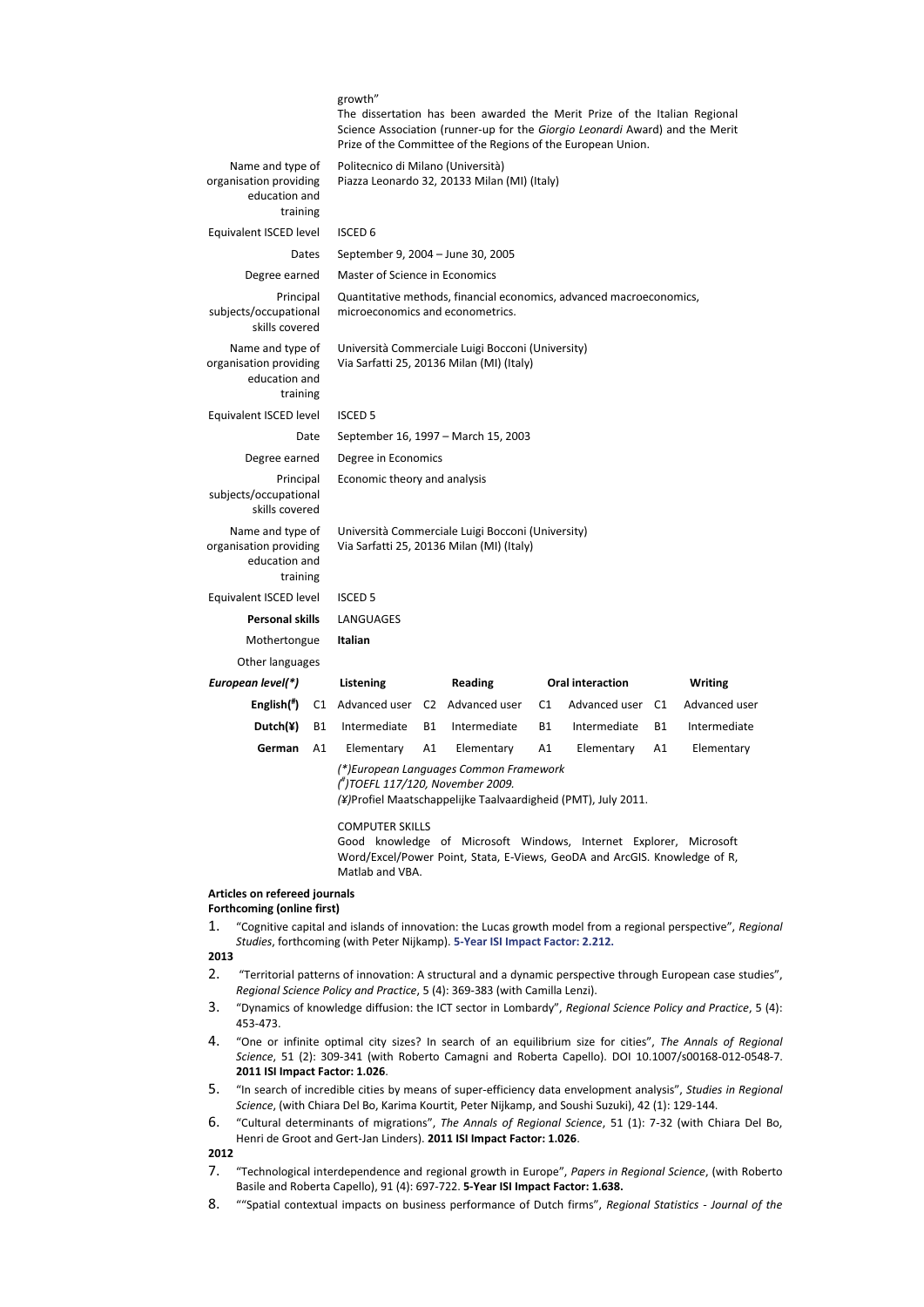*Hungarian Central Statistical Office* (with Chiara Del Bo, Karima Kourtit, and Peter Nijkamp), 52 (2): 13-26.

- 9. "The impact of regional absorptive capacity on spatial knowledge spillovers", *Applied Economics*, (with Peter Nijkamp), 44 (11): 1363-1374. DOI: 0.1080/00036846.2010.539549. **5-Year ISI Impact Factor: 0.739.**
- 10. "Smartness and European urban performance: assessing the local impacts of smart urban attributes", *Innovation - The European Journal for Social Science Research*, (with Chiara Del Bo), 25 (2): 97-113 (2012). **2010 ISI Impact Factor: 0.326.**
- 11. "Is innovation in cities a matter of knowledge intensive services? An empirical investigation", *Innovation The European Journal for Social Science Research*, (Roberta Capello and Camilla Lenzi), 25 (2): 147-170 (2012). **2010 ISI Impact Factor: 0.326.**

**2011**

- 12. "Comparative performance assessment of Smart Cities around the North Sea basin", *Network Industries Quarterly*, 13 (3): 15-17 (with Chiara Del Bo, Karima Kourtit, and Peter Nijkamp).
- 13. "Smart cities in Europe", *Journal of Urban Technology*, (with Chiara Del Bo and Peter Nijkamp), 18 (2): 65-82. *2010 ISI Impact Factor: 0.586.*

Translated in Chinese as: "欧洲智慧城市 (Smart cities in Europe)", *城市观察 (Urban Insight)*, 20 (4): 26-44 (with Chiara Del Bo and Peter Nijkamp, trans. S. Chan) (2012).

Republished in M. Deakin (ed), "*Smart cities: governing, modelling and analysing the transition*", London (UK): Routledge.

- 14. "Determinants of spatial knowledge spillovers in Italian provinces", *Socio-Economic Planning Sciences*, 45 (1): 28-37 (with Chiara Del Bo).
- 15. "Knowledge and social capital: increasing returns in regional growth", (with Roberta Capello and Peter Nijkamp), *Studies in Regional Science*, 41 (1): 95-116.
- 16. "Territorial capital and regional growth: increasing returns in knowledge use", *Tijdschrift voor economische en sociale geografie*, (with Roberta Capello and Peter Nijkamp), 102 (4): 385-405. *2010 ISI Impact Factor:*  **0.802.**

#### **2009**

17. "Endogenous regional growth: the role of human and cognitive capital", *Studia Regionalia*, 23 (2), 9-23 (with Peter Nijkamp).

#### **Chapters on refereed books**

- 1. "Impacts of Multi-level Spatial Capital Resources on Business Performance", in K. Kourtit, P. Nijkamp, and R. Stimson (eds), "*Applied Regional Growth and Innovation Models*", Berlin (DE): Springer Verlag, 2014, pp. 313-334 (with Chiara Del Bo, Karima Kourtit, and Peter Nijkamp).
- 2. "Smart Cities", in J. Wright (ed), *Encyclopedia of Behavioural and Human Sciences* , Amsterdam (NL): Elsevier (forthcoming) (with Chiara Del Bo, Karima Kourtit, and Peter Nijkamp).
- 3. "Technologically advanced regions", in Capello, R., and Lenzi, C. (eds), *Territorial patterns of innovation: an inquiry on the knowledge economy in European regions*, London (UK): Routledge, 2013, pp. 19-42 (with Roberta Capello).
- 4. "From islands to hubs of innovation: connecting innovative regions", in Hilpert, U., and and Lawton Smith, H. (eds.), *Networking regionalised innovative labour markets*, London (UK): Routledge, 2012 (with Peter Nijkamp).
- 5. "A map of human capital in European cities", in Van Geenhuizen, M. and Nijkamp, P. (eds.). "*Creative knowledge cities. Myths, visions and realities*", Cheltenham (UK): Edward Elgar, 2012 (with Chiara Del Bo and Peter Nijkamp).
- 6. "Interregional knowledge spillovers and economic growth: the role of relational proximity", in K. Kourtit et al. (eds.), *Drivers of innovation, entrepreneurship and regional dynamics*, (pp. 21-43) Berlin: Springer Verlag (2011) (with Roberto Basile and Roberta Capello).
- 7. "An advanced Triple-Helix network model for smart cities performance", in O. Yalciner Ercoskun (ed.), "*Green and ecological technologies for urban planning: creating smart cities*", Hershey: IGI Global, 2011 (with C. Del Bo, S. Giordano, M. Deakin, K. Kourtit, P. Lombardi, and P. Nijkamp). Republished in M. Deakin (ed), "*Smart cities: governing, modelling and analysing the transition*", London (UK): Routledge.
- 8. "L'Impatto della capacita di assorbimento delle regioni sugli spillover spaziali di conoscenza: Una rivisitazione del modello di Cohen e Levinthal", in A. Bramanti and C. Salone (eds.), "*Lo sviluppo territoriale nell'economia della conoscenza: teorie, attori, strategie"* (pp. 147-166). Milan: Franco Angeli, 2009 (with Peter Nijkamp).

#### **Working papers**

- 1. "Space and knowledge spillovers in European regions: the impact of different forms of proximity on spatial knowledge diffusion", *Tinbergen Institute Discussion Paper 13-148/VIII* (with Peter Nijkamp)
- 2. "From islands to hubs of innovation: connecting innovative regions", *Tinbergen Institute Discussion Paper 13-141/VIII* (with Peter Nijkamp).
- 3. "Smart Specialization Strategies and Smart Cities: An evidence- based assessment of EU policies", *Research Paper Unimi 52/2013*.
- 4. "Cognitive capital and islands of innovation: the Lucas growth model from a regional perspective", *Tinbergen Institute Discussion Papers TI 2011-116/3* (joint with Peter Nijkamp).
- 5. "A map of human capital in European cities", ", Free University of Amsterdam Research Memorandum 2011-44 (with Chiara Del Bo and Peter Nijkamp).
- 6. "An advanced triple-helix network model for smart cities performance", Free University of Amsterdam Research Memorandum 2011-45 (with Patrizia Lombardi, Silvia Giordano, Chiara Del Bo, Karima Kourtit, and Peter Nijkamp).
- 7. "Territorial capital and regional growth: increasing returns in cognitive knowledge use", Tinbergen Institute Discussion Papers 09-059/3 (2009) Tinbergen Institute (with Roberta Capello and Peter Nijkamp).
- 8. "Smart cities in Europe", Free University of Amsterdam Research Memorandum 2009-48 (with Chiara Del Bo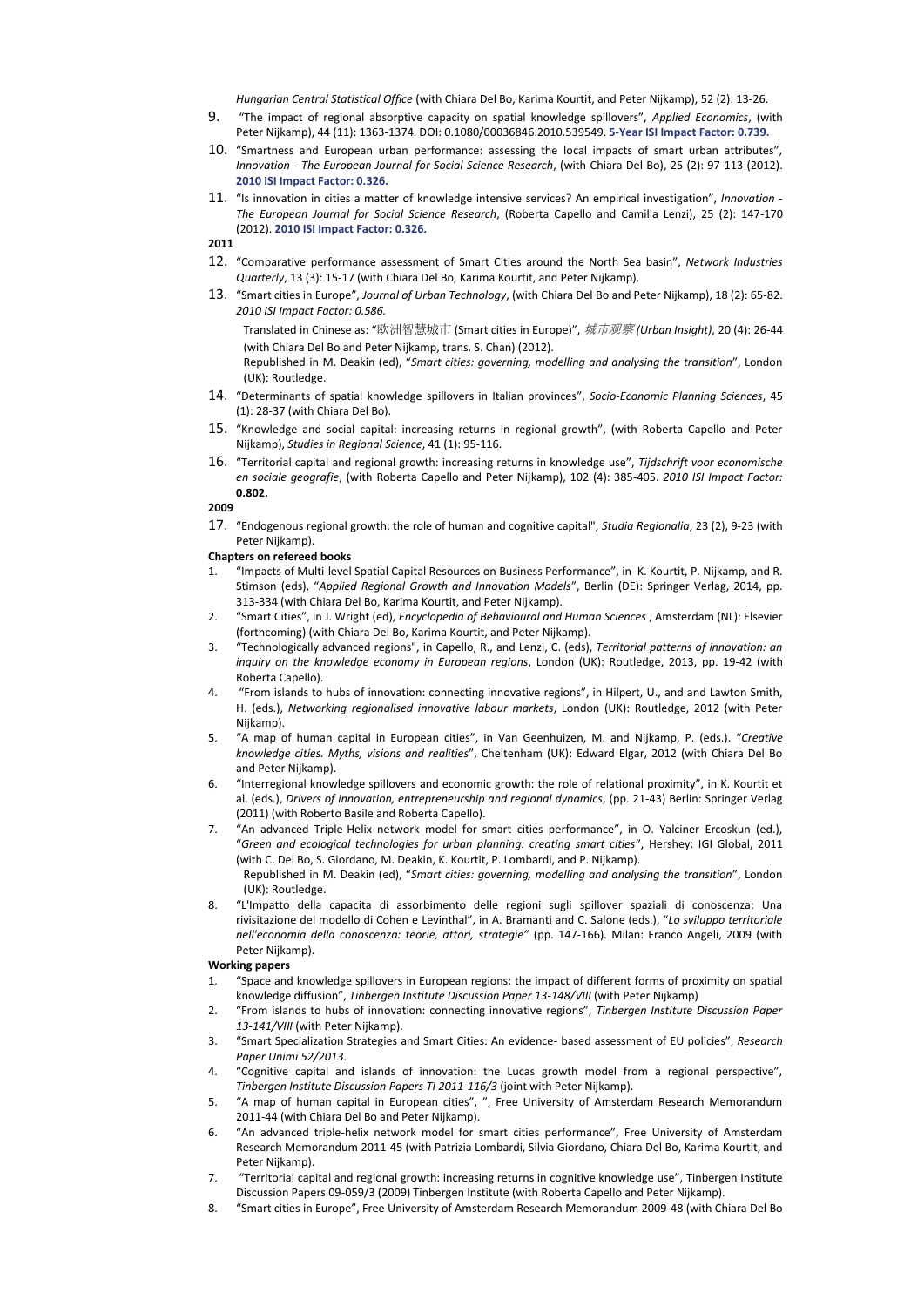and Peter Nijkamp).

9. "The impact of regional absorptive capacity on spatial knowledge spillovers", *Tinbergen Institute Discussion Papers 08-119/3* (with Peter Nijkamp).

#### **Conference proceedings**

- 1. "Smart cities in Europe", *Proceedings of the 3rd Central European Conference in Regional Science*, pp. 45-59 (joint with Chiara Del Bo and Peter Nijkamp) (invited article).
- OTHER PROFESSIONAL ACTIVITIES

Member of the Italian Association of Regional Science (AISRe), European Regional Science Association (ERSA) and American Economic Association (AEA).

Referee for *Applied Economics, Applied Spatial Analysis and Policy, Energy Policy, Environment, Development and Sustainability, European Planning Studies, Growth and Change, International Journal of Foresight and Innovation Policy, International Journal of Sustainable Development, International Regional Science Review, Journal of Urban Technology, Natural Hazards and Earth System Sciences, Papers in Regional Science, Regional Studies, Scienze Regionali- The Italian Journal of Regional Science, Socio-Economic Planning Sciences, Studies in Regional Science, Technological Forecasting and Social Change, The Annals of Regional Science,* and *Urban Studies*.

Refereeing activity for research institutions: *Austrian Science Fund*.

Book proposals evaluations: *Routledge*.

Guest editor (with Camilla Lenzi) for the special issue "Territorial patterns of innovation: evidence from successful European case studies", *Regional Science Policy and Practice*, 5 (4): November 2013.

### **Teaching**

2013-Today

"Valutazione economica delle trasformazioni urbane" (Economic evaluation of urban trasformations). Course taught in the Master of Science degree in Building Management (taught in Italian).

2011-2013

 "Urban economics", undergraduate course in the Bachelor's Degree in Architecture and Planning (taught in English)

September 2007 –Today

"Investment Appraisal", module taught at the Master Programmes MIT (Master in Open Innovation and Knowledge Transfer) and Fratelli Pesenti, Politecnico di Milano (taught in English)

September 2005-Today

TA for the following courses:

Urban Economics 1;

Urban Economics 2;

Economic assessments of urban transformations and policies;

European urban economics and policies;

Territorial economic analysis.

**Applied research**

*International research activity*

Member of the research team on FP7 project "GRINCOH (Growth – Innovation – Competitiveness: Fostering Cohesion in Central and Eastern Europe)". *Research Unit Coordinator*.

Member of the research team on ESPON project 3.2 "Scenarios on the territorial future of Europe".

Member of the research team on ESPON project 4.1.3 Feasibility study on monitoring territorial development based on ESPON key indicators". *Research Unit coordinator.* 

Member of the research team on "Knowledge economy, economic transformations and ICT in the EU25+: regional dynamics in the deployment phase", The economic and social research institute, Dublin. *Research Unit coordinator.*

Member of the research team on ESPON Applied Research KIT "Knowledge, Innovation, Territory".

Member of the research team on ESPON Targeted Analysis POLYCE "Metropolisation and Polycentric Development in Central Europe". *Research Unit coordinator.* 

Member of the research team on "Smart Cities", Interreg IVB North Sea Region Programme, coordinated by Napier University, Edinburgh (UK). *Research Unit coordinator.* 

Member of the research team on ESPON Applied Research ET2050 "Territorial Scenarios and Visions for Europe". *Research activity with Italian entities* 

Italian National Research Council (CNR) fellowship for young researchers, Research program on "Territorial identity as a factor of integration". Title of the winning project : "Competitiveness and regional disparities in the EU-27".

Member of the research team on "Human capital and professional competencies in the province of Trento". *Research Unit coordinator.*

Member of the research team on "Macroeconomic territorial scenarios". Report on the role and relative positioning of Lombardy in Italy and Europe in the next 20 years, for the ADAI-Federmanager in Varese.

Member of the research team on "Il Capitale Territoriale: un modello econometrico di competitività delle province italiane", *Bando PRIN 2008*, Politecnico di Milano Research Unit (Project leader). Scientific coordinator: Roberto Camagni.

#### **Other academic activities/ awards**

December 2010

Merit prize of the Committee of the Regions of the European Union for the doctoral thesis competition "Local and regional authorities in the European Union".

June 2010

Diploma of honor (runner-up) in the Giorgio Leonardi Prize for Best Doctoral Dissertation in the academic year 2009-2010 (Italian Association of Regional Science - AISRe).

December 2008

ISAE (Rome)

AISRe Summer School in Spatial Econometrics.